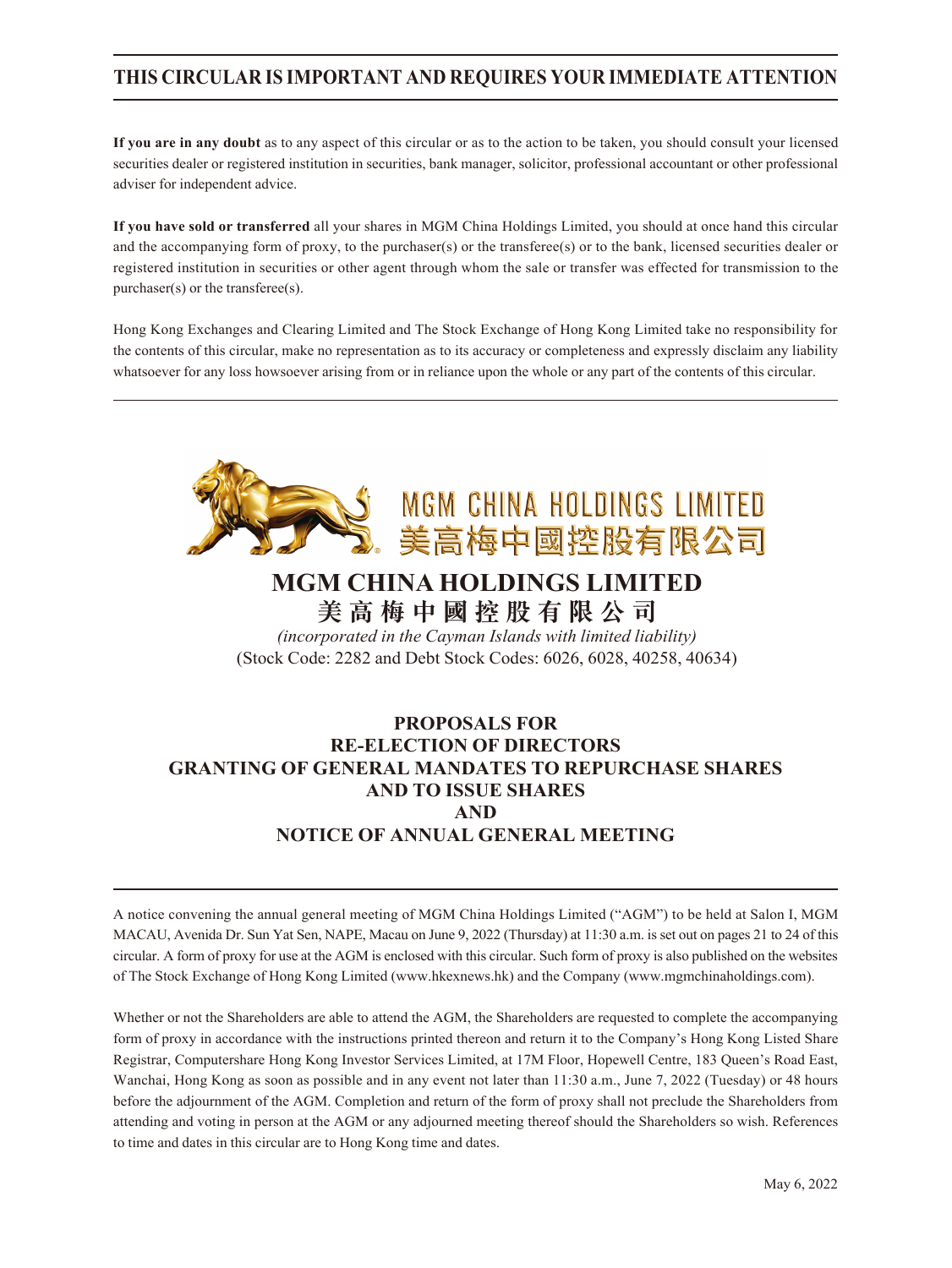# **CONTENTS**

## Page

|                                                                                                    | 1              |
|----------------------------------------------------------------------------------------------------|----------------|
| <b>LETTER FROM THE BOARD</b>                                                                       |                |
|                                                                                                    | $\overline{4}$ |
|                                                                                                    | 5              |
|                                                                                                    | 6              |
|                                                                                                    | 6              |
|                                                                                                    | $\overline{7}$ |
|                                                                                                    | 8              |
|                                                                                                    | 8              |
|                                                                                                    | 9              |
| PRECAUTIONARY MEASURES FOR THE ANNUAL GENERAL MEETING                                              | 10             |
| APPENDIX I — DETAILS OF DIRECTORS PROPOSED                                                         | 11             |
| $APPENDIX II$ —<br><b>EXPLANATORY STATEMENT FOR</b><br><b>GENERAL MANDATE TO REPURCHASE SHARES</b> | 17             |
|                                                                                                    | 21             |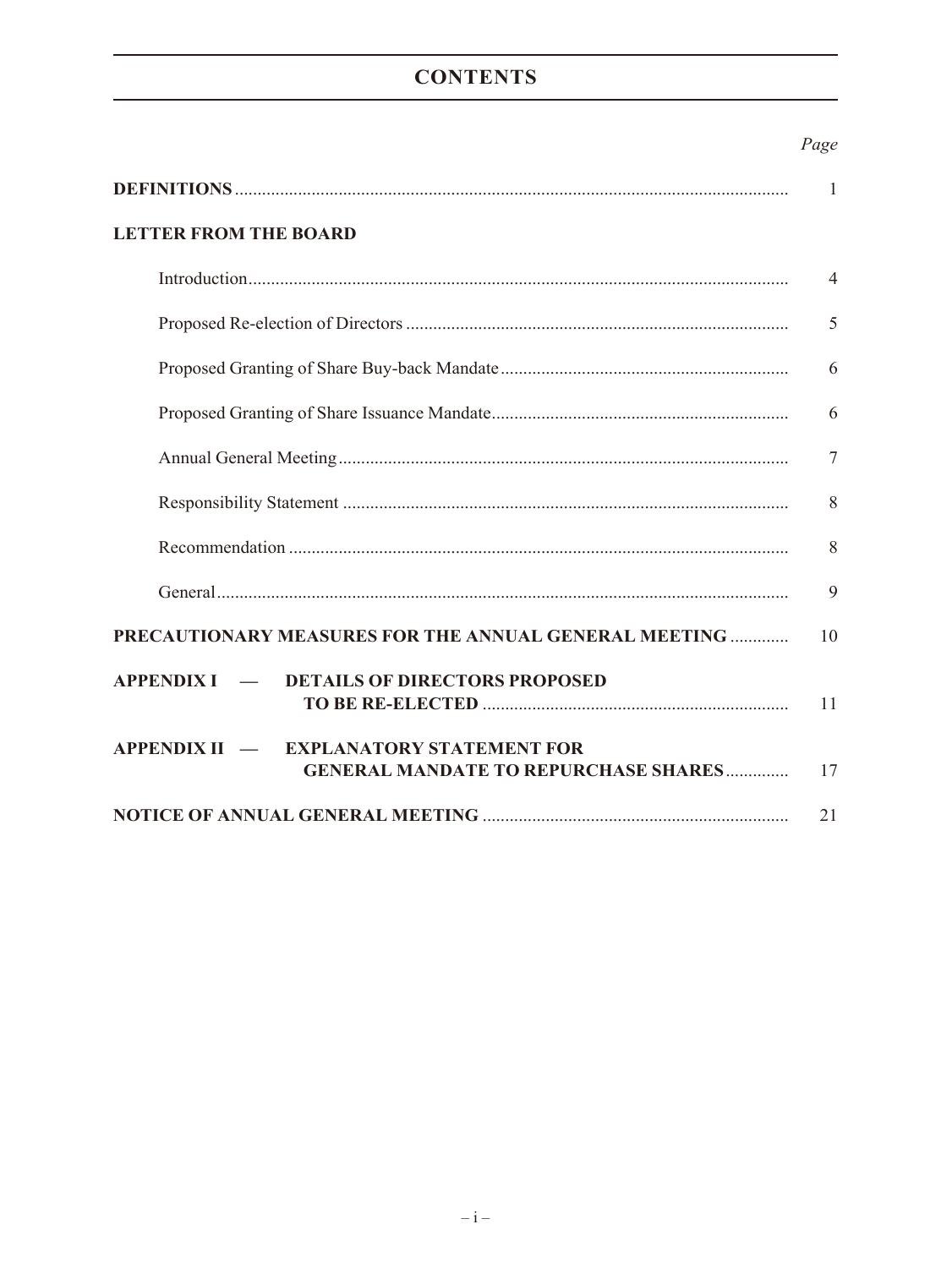# **DEFINITIONS**

*In this circular, the following expressions have the following meanings unless the context requires otherwise:*

| "AGM"                      | the annual general meeting of the Company to be held at Salon<br>I, MGM MACAU, Avenida Dr. Sun Yat Sen, NAPE, Macau<br>on June 9, 2022 (Thursday) at 11:30 a.m., the notice of which<br>is set out on pages 21 to 24 of this circular |
|----------------------------|---------------------------------------------------------------------------------------------------------------------------------------------------------------------------------------------------------------------------------------|
| "Articles of Association"  | the articles of association of the Company, as amended,<br>modified or otherwise supplemented from time to time                                                                                                                       |
| "associate(s)"             | has the meaning ascribed to it under the Listing Rules                                                                                                                                                                                |
| "Board"                    | the board of directors of the Company                                                                                                                                                                                                 |
| "Business Day"             | a day on which banks in Hong Kong are generally open for<br>normal banking business to the public and which is not a<br>Saturday, Sunday or public holiday in Hong Kong                                                               |
| "close associate(s)"       | has the meaning ascribed to it under the Listing Rules                                                                                                                                                                                |
| "Companies Ordinance"      | the Companies Ordinance (Chapter 622 of the Laws of Hong<br>Kong)                                                                                                                                                                     |
| "Company" or "MGM China"   | MGM China Holdings Limited, a company incorporated in the<br>Cayman Islands on July 2, 2010 as an exempted company with<br>limited liability, the Shares of which are listed on the Main<br>Board of the Hong Kong Stock Exchange     |
| "Director(s)"              | the director(s) of the Company                                                                                                                                                                                                        |
| "Group"                    | the Company and its subsidiaries, or any of them, and the<br>business carried on by such subsidiaries, except where the<br>context makes it clear that the reference is only to the Company<br>itself and not to the Group            |
| "HK\$"                     | Hong Kong dollars, the lawful currency of Hong Kong                                                                                                                                                                                   |
| "Hong Kong"                | the Hong Kong Special Administrative Region of PRC                                                                                                                                                                                    |
| "Hong Kong Stock Exchange" | The Stock Exchange of Hong Kong Limited                                                                                                                                                                                               |
| "Latest Practicable Date"  | April 28, 2022, being the latest practicable date prior to the<br>printing of this circular for ascertaining certain information<br>herein                                                                                            |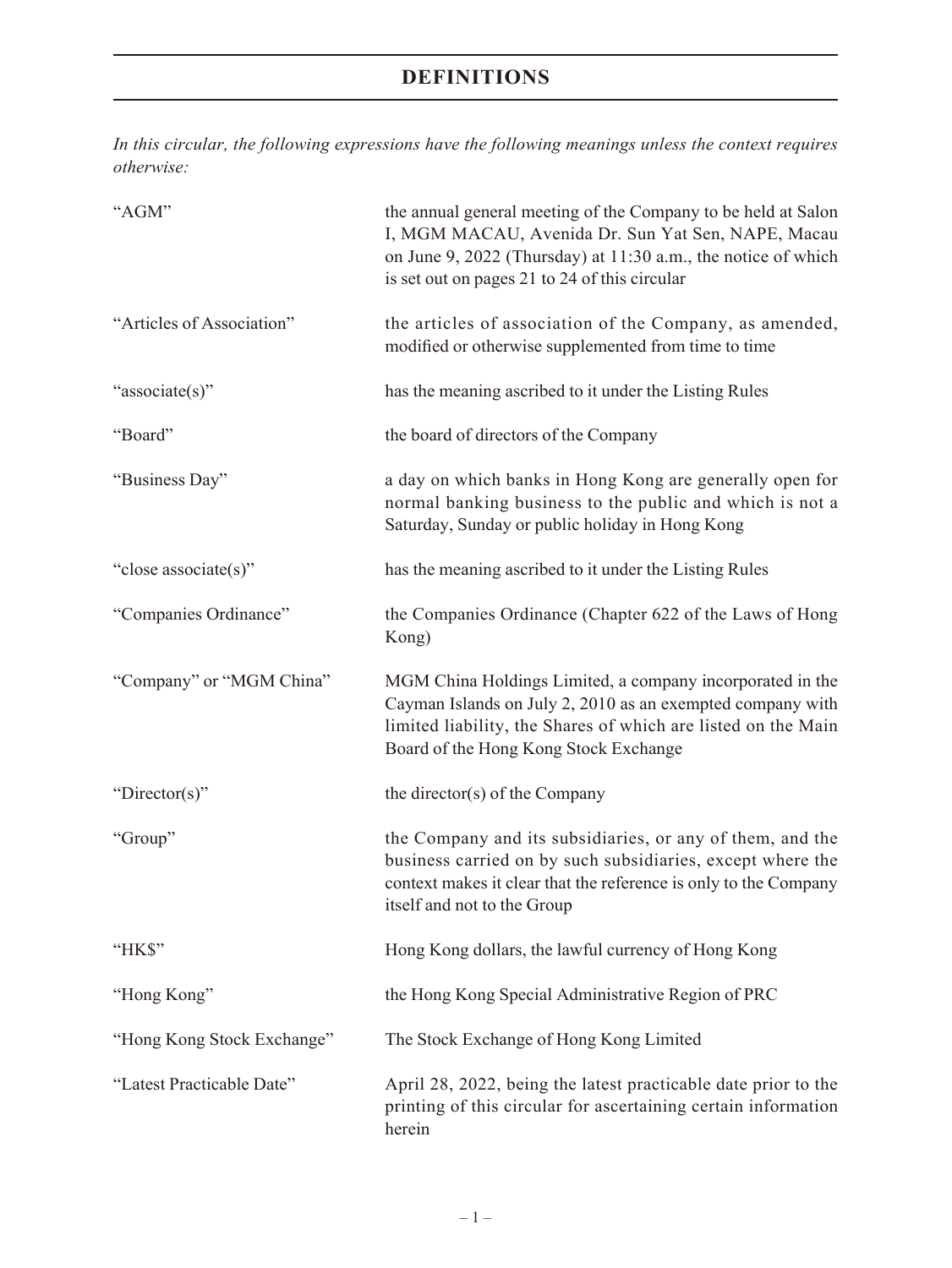# **DEFINITIONS**

| "Listing"                   | the listing of the Shares on the Main Board of the Hong Kong<br>Stock Exchange on June 3, 2011                                                                                                                                                                                                                                                                                                                |  |
|-----------------------------|---------------------------------------------------------------------------------------------------------------------------------------------------------------------------------------------------------------------------------------------------------------------------------------------------------------------------------------------------------------------------------------------------------------|--|
| "Listing Rules"             | the Rules Governing the Listing of Securities on the Hong<br>Kong Stock Exchange, as amended from time to time                                                                                                                                                                                                                                                                                                |  |
| "MGM Grand Paradise"        | MGM Grand Paradise Limited, a private company limited by<br>shares ("sociedade anónima") incorporated on June 17, 2004<br>under the laws of Macau, one of three sub-concessionaries and<br>one of our subsidiaries                                                                                                                                                                                            |  |
| "MGM Growth Properties"     | MGM Growth Properties LLC, a Delaware corporation listed<br>on the New York Stock Exchange under the ticker symbol<br>MGP, a real estate investment trust (REIT) and an associated<br>corporation of the Company (within the meaning of Part XV of<br>the SFO)                                                                                                                                                |  |
| "MGM Resorts International" | MGM Resorts International, a company incorporated in<br>Delaware and listed on the New York Stock Exchange under<br>the ticker symbol MGM, and our controlling shareholder                                                                                                                                                                                                                                    |  |
| "PRC"                       | the People's Republic of China                                                                                                                                                                                                                                                                                                                                                                                |  |
| "SFO"                       | the Securities and Futures Ordinance (Chapter 571 of the<br>Laws of Hong Kong), as amended, supplemented or otherwise<br>modified from time to time                                                                                                                                                                                                                                                           |  |
| "Share(s)"                  | ordinary share(s) with a nominal value of HK\$1 each in the<br>share capital of the Company                                                                                                                                                                                                                                                                                                                   |  |
| "Share Buy-back Mandate"    | a general and unconditional mandate proposed to be granted<br>to the Directors to exercise all the powers of the Company to<br>repurchase the Shares, up to the amount of not exceeding 10%<br>of the total number of the Shares as at the date of passing the<br>relevant resolution at the AGM, details of which are set out in<br>ordinary resolution no. 5 in the notice of the AGM                       |  |
| "Shareholder(s)"            | $holder(s)$ of the Share $(s)$ from time to time                                                                                                                                                                                                                                                                                                                                                              |  |
| "Share Issuance Mandate"    | a general and unconditional mandate proposed to be granted<br>to the Directors to exercise all the powers of the Company<br>to allot, issue and deal with the Shares up to the amount not<br>exceeding 20% of the total number of the Shares as at the date<br>of passing the relevant resolution at the AGM, details of which<br>are set out in ordinary resolution no. 4 in the notice of the<br><b>AGM</b> |  |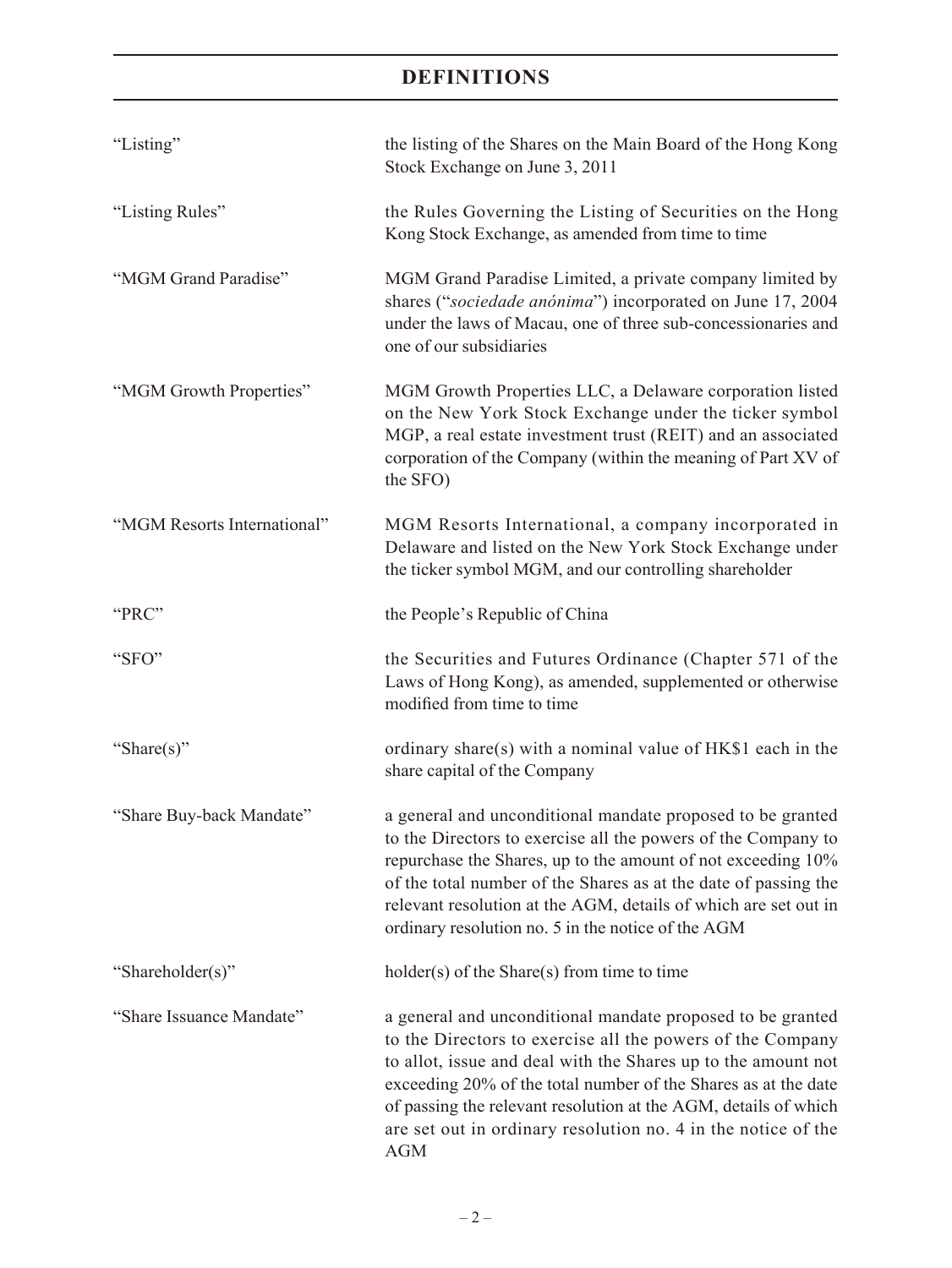# **DEFINITIONS**

| "substantial shareholder(s)" | has the meaning ascribed to it under the Listing Rules                                                               |
|------------------------------|----------------------------------------------------------------------------------------------------------------------|
| "Takeovers Code"             | The Code on Takeovers and Mergers approved by the Securities<br>and Futures Commission, as amended from time to time |
| $\frac{10}{2}$               | per cent                                                                                                             |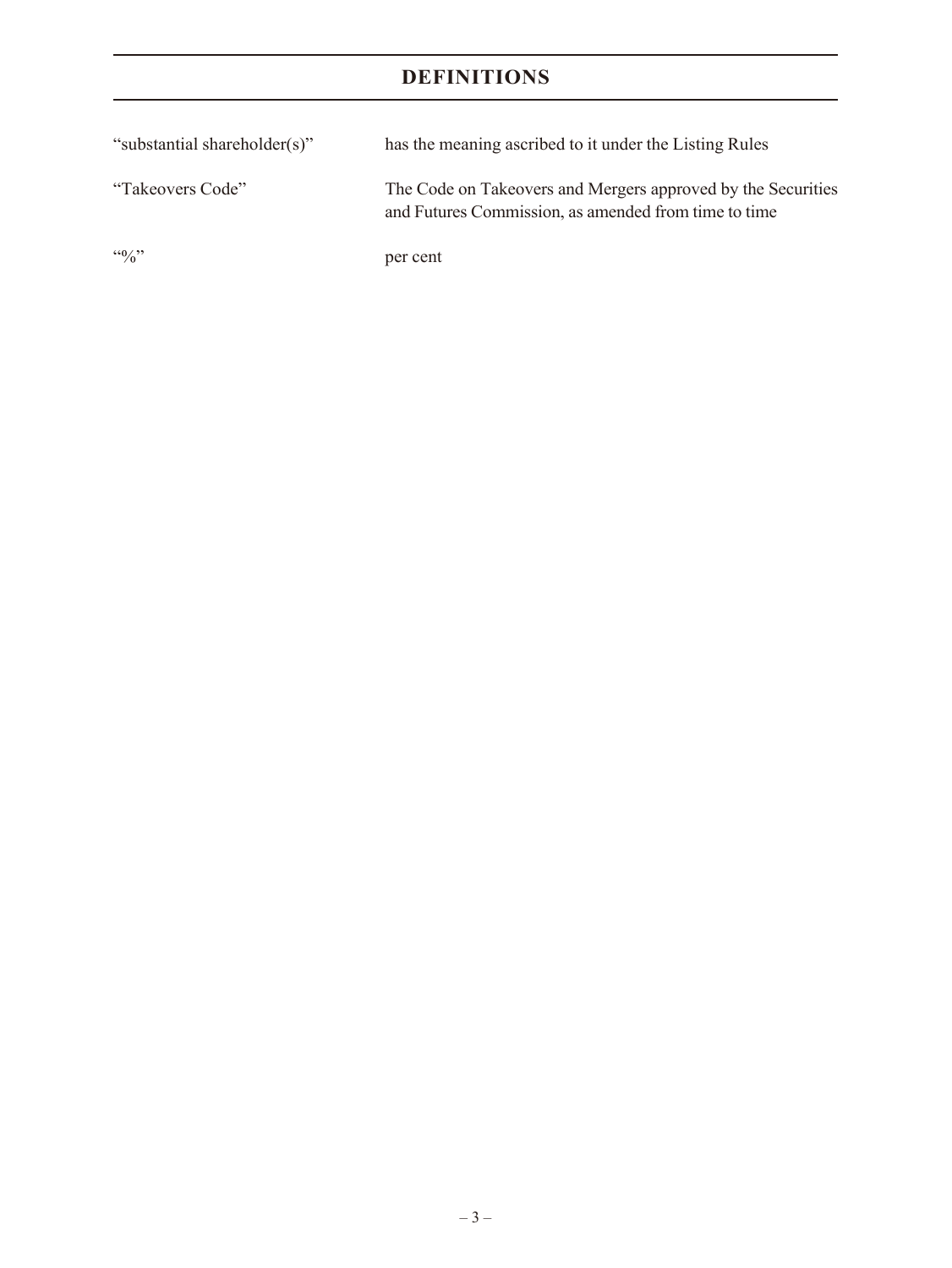

# **MGM CHINA HOLDINGS LIMITED 美高梅中國控股有限公司**

*(incorporated in the Cayman Islands with limited liability)* (Stock Code: 2282 and Debt Stock Codes: 6026, 6028, 40258, 40634)

*Executive Directors: Registered Office in the Cayman* William Joseph Hornbuckle *(Chairperson) Islands:* Pansy Catilina Chiu King Ho *(Co-Chairperson)* One Nexus Way Chen Yau Wong Camana Bay John M. McManus Grand Cayman KY1-9005

*Non-executive Directors:*

*Independent non-executive Directors:* Central, Hong Kong Sze Wan Patricia Lam Russell Francis Banham Simon Meng Chee Ming Liu

Cayman Islands

Kenneth Xiaofeng Feng *Place of business in Hong Kong* Daniel J. Taylor *registered under Part 16 of* Ayesha Khanna Molino *the Companies Ordinance:* Jonathan S. Halkyard 1402 China Merchants Tower 200 Connaught Road

May 6, 2022

*To the Shareholders*

Dear Madam or Sir,

## **PROPOSALS FOR RE-ELECTION OF DIRECTORS, GRANTING OF GENERAL MANDATES TO REPURCHASE SHARES AND TO ISSUE SHARES, AND NOTICE OF ANNUAL GENERAL MEETING**

#### **INTRODUCTION**

At the forthcoming AGM, resolutions will be proposed to seek the Shareholders' approval for the proposals for, among other things, (i) the re-election of the Directors; (ii) the granting of the Share Buy-back Mandate; and (iii) the granting of the Share Issuance Mandate.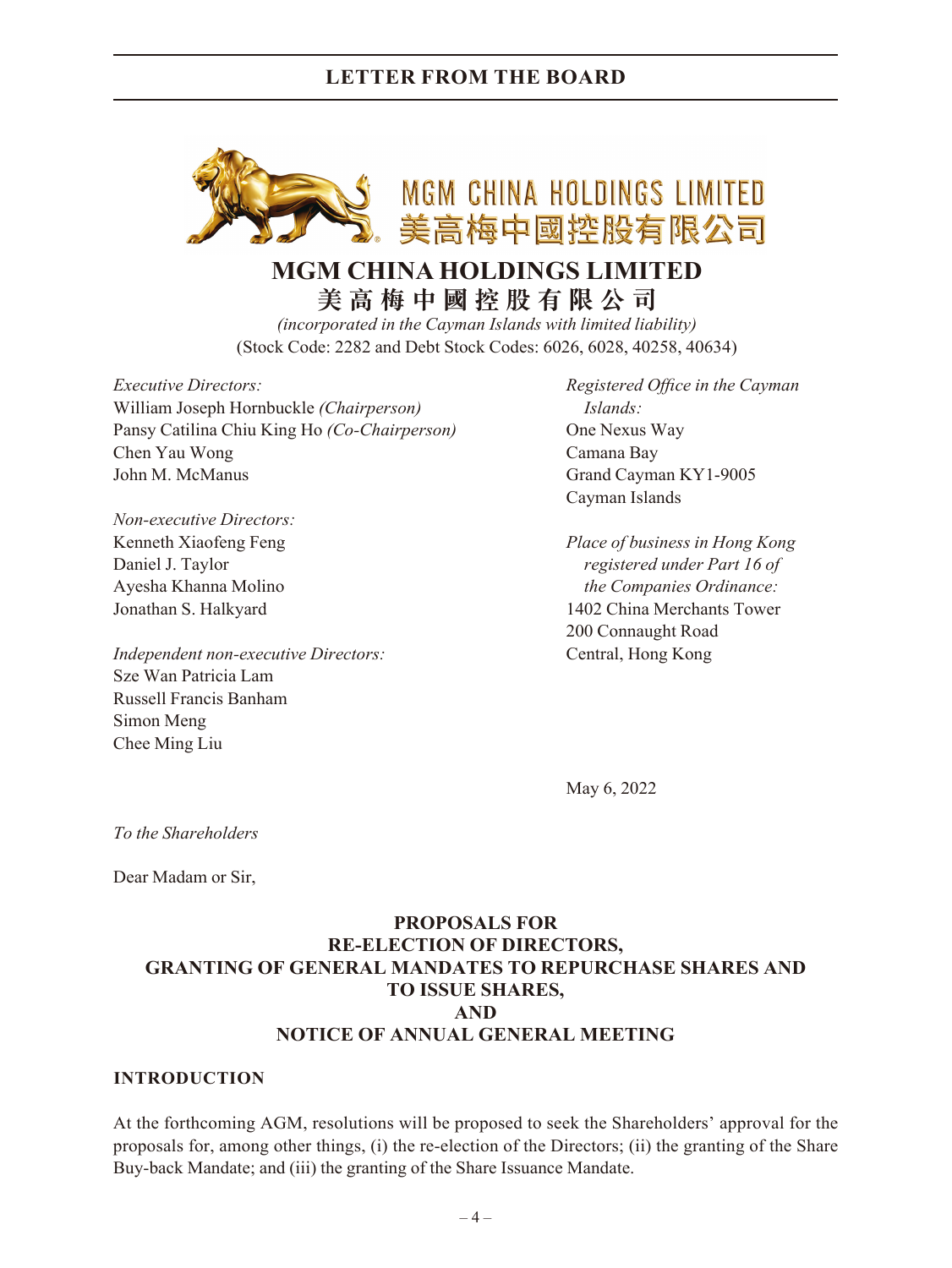The purpose of this circular is to provide you with information reasonably necessary to enable you to make an informed decision on whether to vote for or against the proposed resolutions at the AGM.

## **PROPOSED RE-ELECTION OF DIRECTORS**

In accordance with Article 105 of the Articles of Association, at least one third of the Directors for the time being shall retire from office by rotation. Every Director shall be subject to retirement at least once every three years. The Directors to retire at each annual general meeting shall be determined by the Board subject to the provisions under Articles 105(1) to (4). In accordance with Article 102(3) and Article 105 of the Articles of Association, any Director appointed by the Board pursuant to Article 102(3) and Article 136 shall hold office only until the next following annual general meeting of the Company and shall then be eligible for re-election, and shall not be taken into account in determining which particular Directors or the number of Directors who are to retire by rotation.

The Board has determined, after taking into consideration the recommendation by the Nomination and Corporate Governance Committee of the Board, that Mr. Jonathan S. Halkyard being a Director appointed by the Board pursuant to Article 102(3) on June 29, 2021, will be subject to re-election at the AGM, and that Mr. John M. McManus, Mr. Kenneth Xiaofeng Feng, Mr. Russell Francis Banham and Mr. Simon Meng will retire from their offices by rotation at the AGM.

All the retiring Directors are eligible for and will respectively offer themselves for re-election at the AGM. Pursuant to Rule 13.74 of the Listing Rules, the details of the Directors proposed to be reelected at the AGM are set out in Appendix I to this circular.

Separate ordinary resolutions will be proposed at the AGM to re-elect Mr. John M. McManus as executive Director, Mr. Kenneth Xiaofeng Feng and Mr. Jonathan S. Halkyard as non-executive Directors, and Mr. Russell Francis Banham and Mr. Simon Meng as independent non-executive Directors.

The Company received an annual confirmation of independence provided by each independent nonexecutive Director and the Nomination and Corporate Governance Committee of the Company has assessed the independence of all independent non-executive Directors and affirmed that they have met the independence criteria set out in Rule 3.13 of the Listing Rules and remain independent.

The Nomination and Corporate Governance Committee of the Board has considered the background, skills, knowledge and experience of Mr. John M. McManus, Mr. Kenneth Xiaofeng Feng, Mr. Jonathan S. Halkyard, Mr. Russell Francis Banham and Mr. Simon Meng, having regard to (i) the objective criteria as set out in the Company's internal policy for the selection and appointment of directors (including but not limited to gender, age, cultural and educational background, ethnicity, professional experience, skills, knowledge and length of service); (ii) their respective contribution to the diversity of the Board and to the Board's oversight of the business and affairs of the Company; and (iii) their commitment to their roles.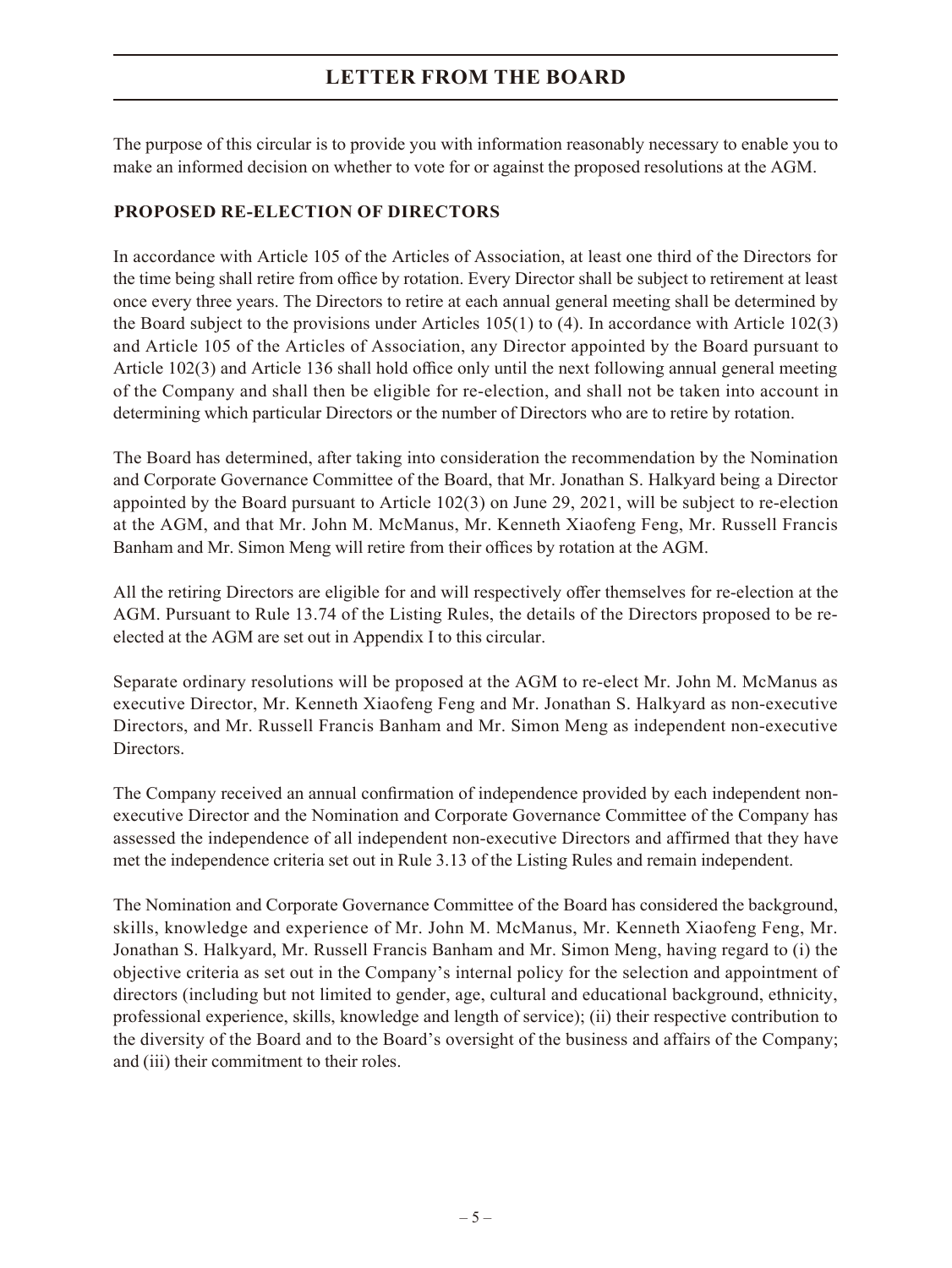The Board considers that Mr. John M. McManus, Mr. Kenneth Xiaofeng Feng, Mr. Jonathan S. Halkyard, Mr. Russell Francis Banham and Mr. Simon Meng have extensive experience in different fields and professionals that are relevant to the Company's business. In addition, their respective education, background and practice would allow them to provide a suitable balance of skills, experience and diversity to the Board, thus enabling the achievement of good corporate governance.

In view of the professional qualifications and expertise of each Director proposed for re-election and the confirmation of independence provided by Mr. Russell Francis Banham and Mr. Simon Meng, it was determined that each of the Directors proposed to be re-elected at the AGM fulfils the suitability to serve as a Director.

## **PROPOSED GRANTING OF SHARE BUY-BACK MANDATE**

Pursuant to the ordinary resolution passed at the annual general meeting of the Company held on May 27, 2021, the Directors have been granted a general mandate to exercise the powers of the Company to repurchase Shares. Such mandate will expire at the conclusion of the AGM. An ordinary resolution will be proposed at the AGM that the Directors be given an unconditional general mandate to repurchase Shares on the Hong Kong Stock Exchange of up to 10% of the total number of issued shares of the Company as at the date of passing the resolution to approve the Share Buy-back Mandate. Details of the Share Buy-back Mandate are set out in ordinary resolution no. 5 in the notice of the AGM.

As at the Latest Practicable Date, the number of Shares in issue is 3,800,000,001 Shares. Subject to the passing of the ordinary resolution for the approval of the Share Buy-back Mandate and on the basis that no further Shares will be issued or repurchased and that no outstanding option(s) will be exercised between the Latest Practicable Date and the date of the AGM, the Company would be allowed, under the Share Buy-back Mandate, to repurchase up to a maximum of 380,000,000 Shares.

The explanatory statement required by the Listing Rules to be sent to the Shareholders in connection with the Share Buy-back Mandate is set out in Appendix II to this circular.

## **PROPOSED GRANTING OF SHARE ISSUANCE MANDATE**

Pursuant to the ordinary resolution passed at the annual general meeting of the Company held on May 27, 2021, the Directors have been granted a general mandate to allot, issue and deal with Shares of up to 20% of the total number of issued Shares of the Company. Such mandate will expire at the conclusion of the AGM. An ordinary resolution will be proposed at the AGM that the Directors be given an unconditional general mandate to allot, issue and deal with additional Shares of up to 20% of the total number of issued shares of the Company as at the date of passing the resolution to approve the Share Issuance Mandate.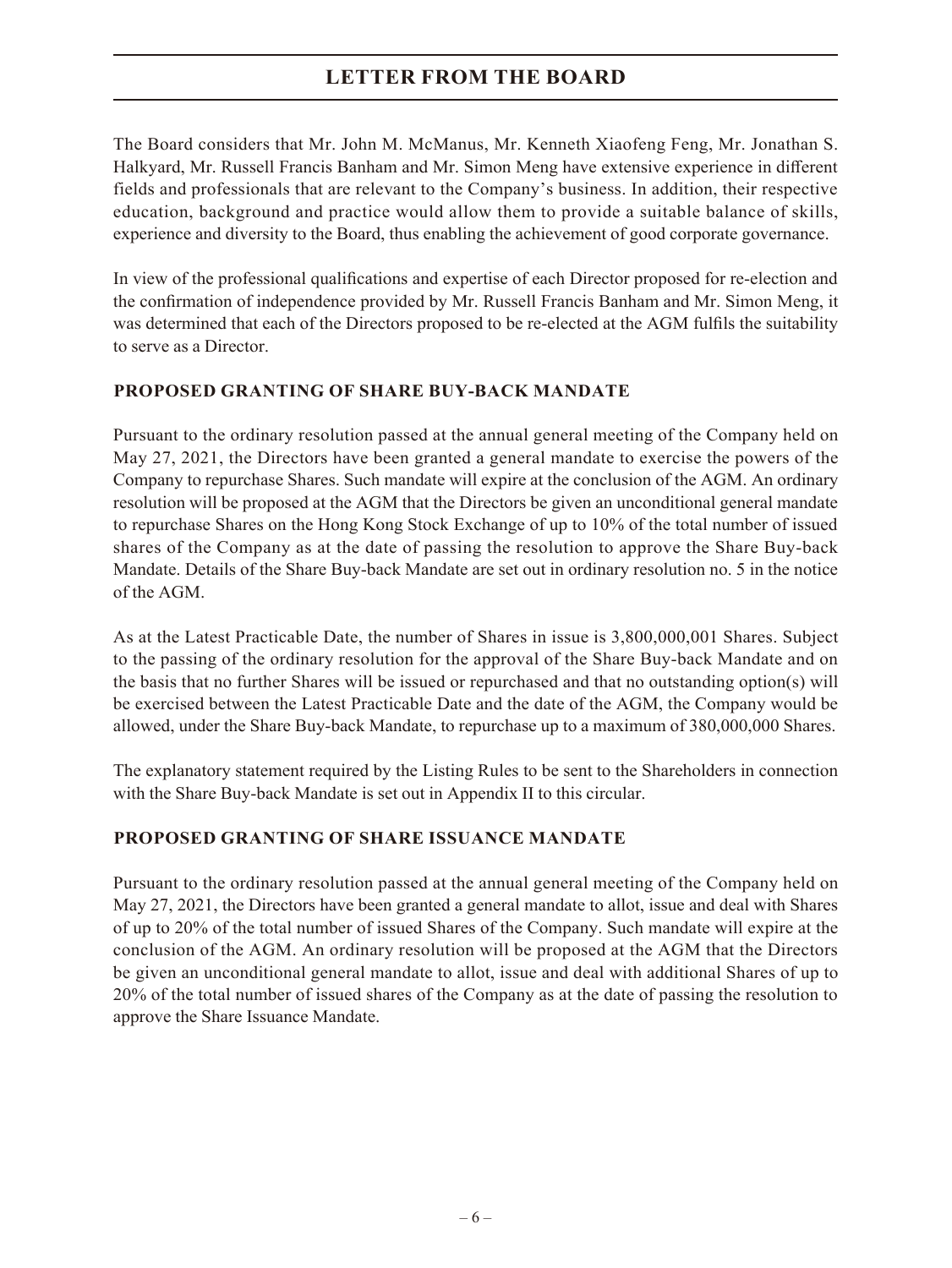As at the Latest Practicable Date, the number of Shares in issue is 3,800,000,001 Shares. Subject to the passing of the ordinary resolution for the approval of the Share Issuance Mandate and on the basis that no further Shares will be issued or repurchased and that no outstanding share option(s) will be exercised between the Latest Practicable Date and the date of the AGM, the Company would be allowed under the Share Issuance Mandate to issue, allot and deal with additional Shares up to a maximum of 760,000,000 Shares.

An ordinary resolution will also be proposed to authorize the extension of the Share Issuance Mandate by an addition thereto of an amount representing the total number of issued Shares of the Company repurchased by the Company under the Share Buy-back Mandate (if granted).

Details of the Share Issuance Mandate and the extension of the Share Issuance Mandate are set out in ordinary resolutions no. 4 and 6 in the notice of AGM respectively.

The Share Buy-back Mandate and the Share Issuance Mandate, if granted, will continue to be in force during the period from the date of passing of the ordinary resolutions for the approval of the Share Buy-back Mandate and the Share Issuance Mandate up to (i) the conclusion of the next annual general meeting of the Company; (ii) the expiration of the period within which the next annual general meeting of the Company is required by the Articles of Association or any applicable law to be held; or (iii) the date on which such authority is revoked or varied by ordinary resolution of the Shareholders at a general meeting of the Company, whichever occurs first. The Directors do not at present have any intention to exercise the power to issue Shares pursuant to the Share Issuance Mandate nor to repurchase Shares pursuant to the Share Buy-back Mandate save as disclosed in Appendix II.

## **ANNUAL GENERAL MEETING**

A notice convening the AGM to be held at Salon I, MGM MACAU, Avenida Dr. Sun Yat Sen, NAPE, Macau on June 9, 2022 (Thursday) at 11:30 a.m. is set out on pages 21 to 24 of this circular. At the AGM, ordinary resolutions will be proposed to approve, inter alia, the re-election of Directors, the granting of the Share Buy-back Mandate and the granting of the Share Issuance Mandate.

The proxy form for use at the AGM is enclosed. Whether or not you are able to attend the AGM, you are requested to complete the accompanying form of proxy in accordance with the instructions printed thereon and return the same to the Company's Hong Kong Listed Share Registrar, Computershare Hong Kong Investor Services Limited, at 17M Floor, Hopewell Centre, 183 Queen's Road East, Wanchai, Hong Kong as soon as possible and in any event not later than 11:30 a.m., Tuesday, June 7, 2022 or 48 hours before the adjournment of the AGM (as the case may be). Completion and return of the form of proxy will not preclude you from attending and voting in person at the AGM and any adjourned meeting (as the case may be) should you so wish and in such event, the proxy form shall be deemed to be revoked.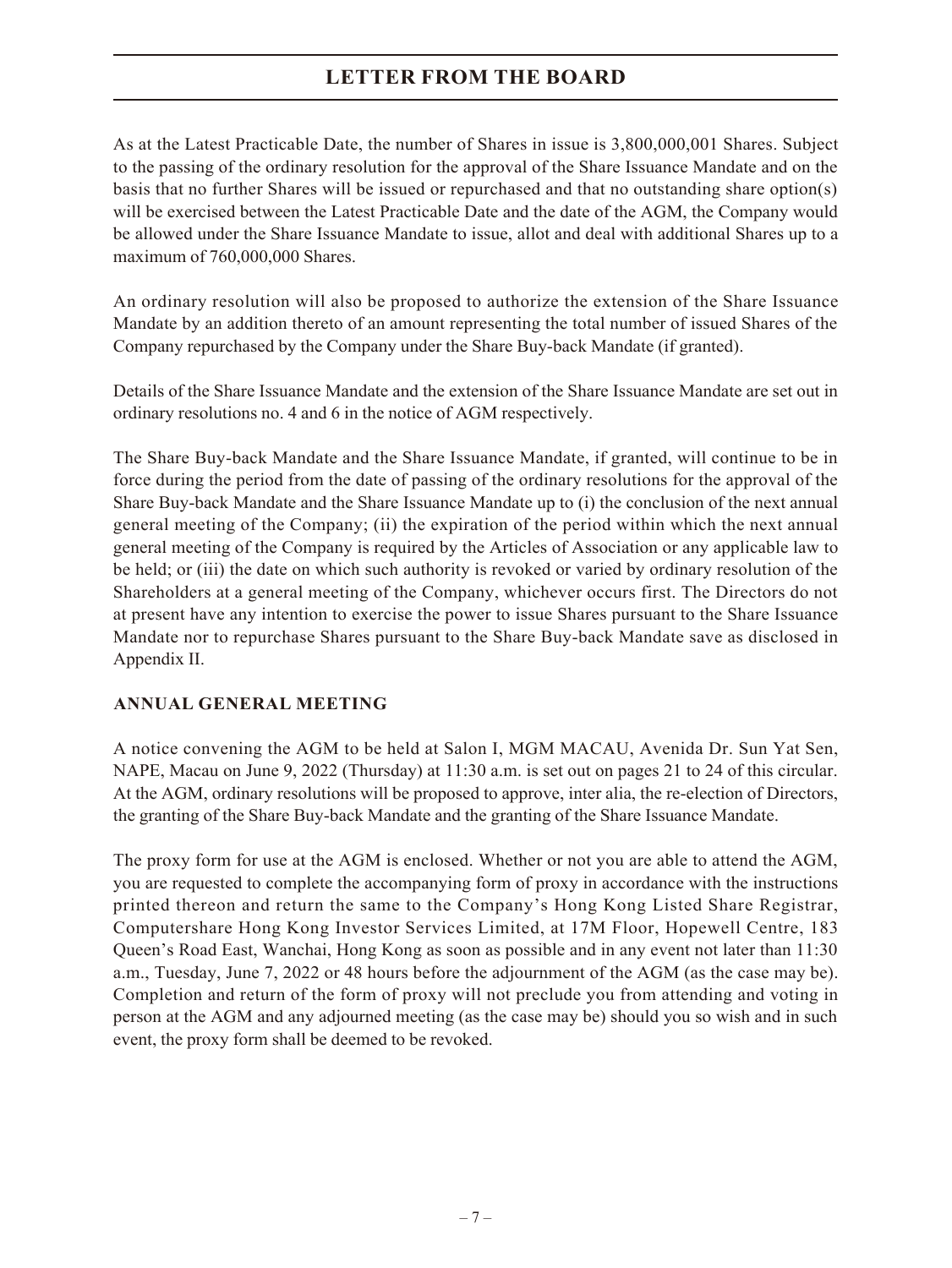In accordance with Rule 13.39(4) of the Listing Rules and Article 85 of the Articles of Association, all resolutions proposed to be approved at the AGM are to be decided by way of a poll except where the chairman of the meeting allows a resolution which relates purely to a procedural or administrative matter to be voted on by a show of hands. An announcement will be made by the Company after the conclusion of the AGM on the poll results of the AGM in the manner prescribed under Rule 13.39(5) of the Listing Rules.

The register of members of the Company will be closed from Monday, May 30, 2022 to Wednesday, June 8, 2022 (both days inclusive) in order to determine the entitlement of shareholders to attend the AGM, during which period no transfer of shares will be effected. In order to be entitled to attend the AGM, all transfers, accompanied by the relevant share certificates, must be lodged with the Company's Hong Kong Listed Share Registrar, Computershare Hong Kong Investor Services Limited, at Shops 1712-1716, 17th Floor, Hopewell Centre, 183 Queen's Road East, Wanchai, Hong Kong, not later than 4:30 p.m. on Friday, May 27, 2022.

Shareholders are advised to call the Company's hotline (853) 8802 6688 or (852) 3698 2288 for arrangements of the AGM in the event that a No. 8 (or above) typhoon or black rainstorm warning is hoisted on the day of the AGM.

## **RESPONSIBILITY STATEMENT**

This circular, for which the Directors collectively and individually accept full responsibility, includes particulars given in compliance with the Listing Rules for the purpose of giving information with regard to the Company. The Directors, having made all reasonable enquiries, confirm that to the best of their knowledge and belief, the information contained in this circular is accurate and complete in all material respects and not misleading or deceptive, and there are no other matters the omission of which would make any statement herein or this circular misleading.

## **RECOMMENDATION**

The Directors (including the independent non-executive Directors) consider that the proposals for (i) the re-election of the Directors, (ii) the granting of the Share Buy-back Mandate and (iii) the granting of the Share Issuance Mandate, are in the best interests of the Company, the Group and the Shareholders as a whole. Accordingly, it is recommended that the Shareholders vote in favor of the resolutions set out in the notice of the AGM contained in this circular.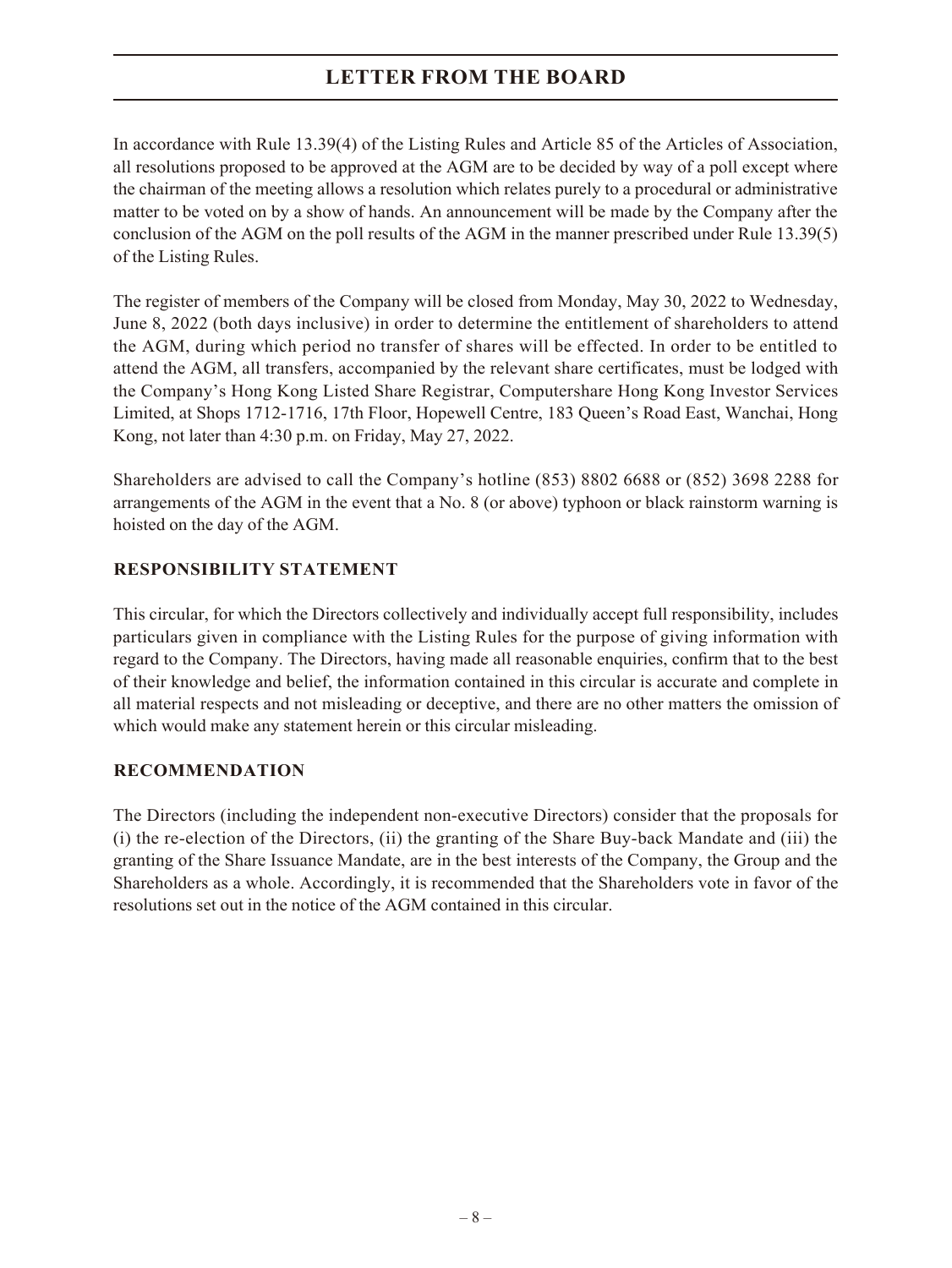### **GENERAL**

To the best of the Directors' knowledge, information and belief, having made all reasonable enquiries, no Shareholder is required to abstain from voting on any resolution to be proposed at the AGM.

Your attention is drawn to the additional information set out in Appendix I (Details of Directors Proposed to be Re-elected) and Appendix II (Explanatory Statement for General Mandate to Repurchase Shares) to this circular.

> Yours faithfully, On behalf of the Board **William Joseph Hornbuckle Pansy Catilina Chiu King Ho** *Chairperson Co-Chairperson and Executive Director and Executive Director*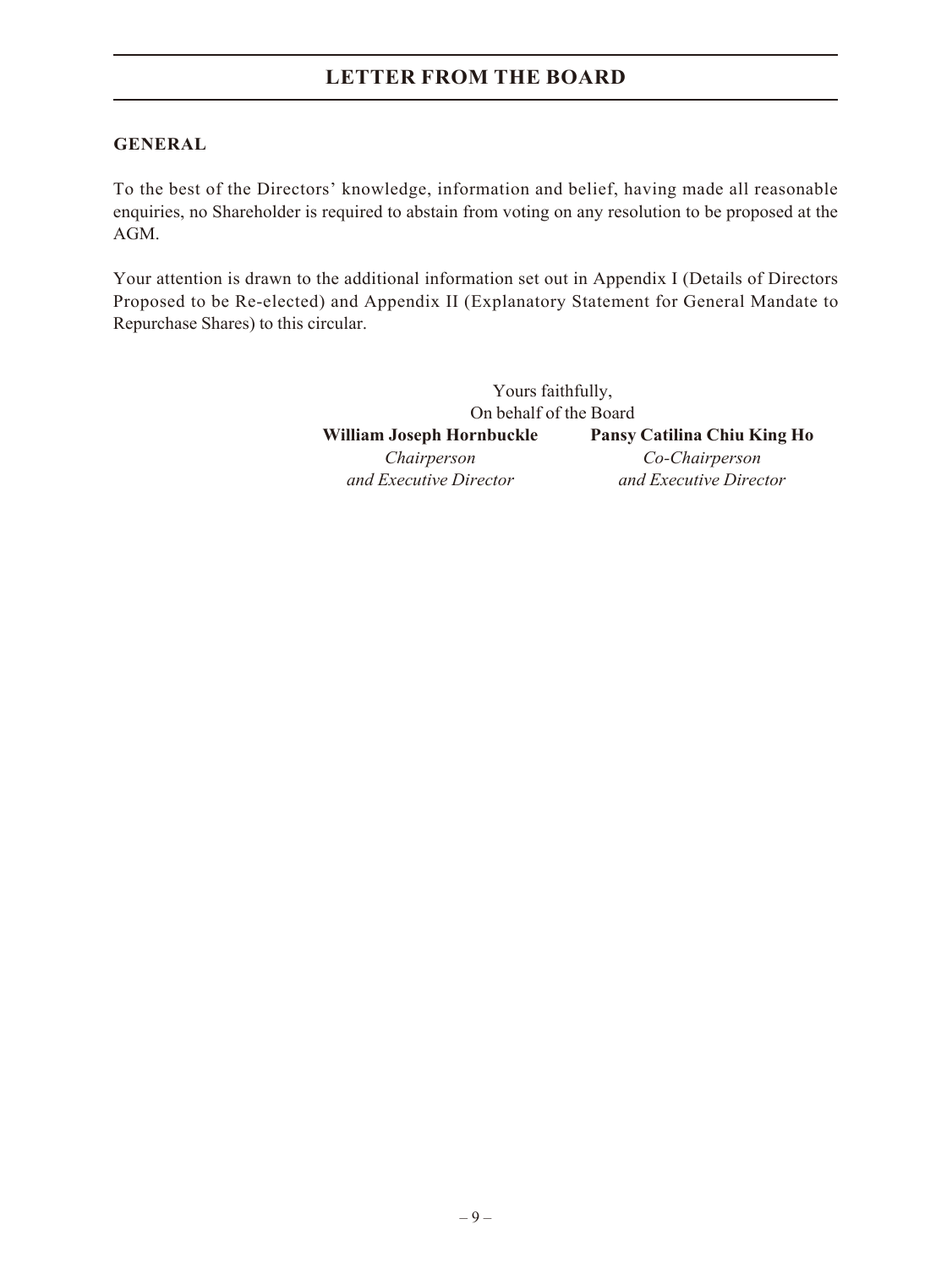## **PRECAUTIONARY MEASURES FOR THE ANNUAL GENERAL MEETING**

The health of our Shareholders, staff and other participants of the Annual General Meeting (the "**Stakeholders**") is of paramount importance to us. In view of the ongoing Novel Coronavirus (COVID-19) pandemic, the Company will implement the following precautionary measures at the AGM to protect the Stakeholders from the risk of infection, which include but are not limited to:

- (i) Compulsory body temperature checks will be conducted for every attendee at the entrance of the meeting venue. Any person with a body temperature above the reference range quoted by the Health Bureau from time to time may be denied entry into the meeting venue or be required to leave the meeting venue.
- (ii) Each attendee is required to wear a surgical face mask throughout the meeting and inside the meeting venue, and to maintain a safe distance between seats.
- (iii) No refreshment will be served and there will be no corporate gift.
- (iv) Attendees who are subject to health quarantine prescribed by the Macau SAR Government may be denied entry into the meeting venue or be required to leave the meeting venue.
- (v) Anyone attending the AGM is reminded to observe good personal hygiene at all times.

In light of the continuing risks posed by the COVID-19 pandemic, and in the interests of protecting the Stakeholders, the Company is supportive of the precautionary measures being adopted and recommends the Shareholders to appoint the Chairman of the AGM as their proxies to vote according to their indicated voting instructions in lieu of attending the AGM in person.

**Shareholders are advised to read this section carefully and monitor the development of COVID-19. Subject to the development of COVID-19, the Company may implement further changes and precautionary measures and may issue further announcement on such measures as appropriate.**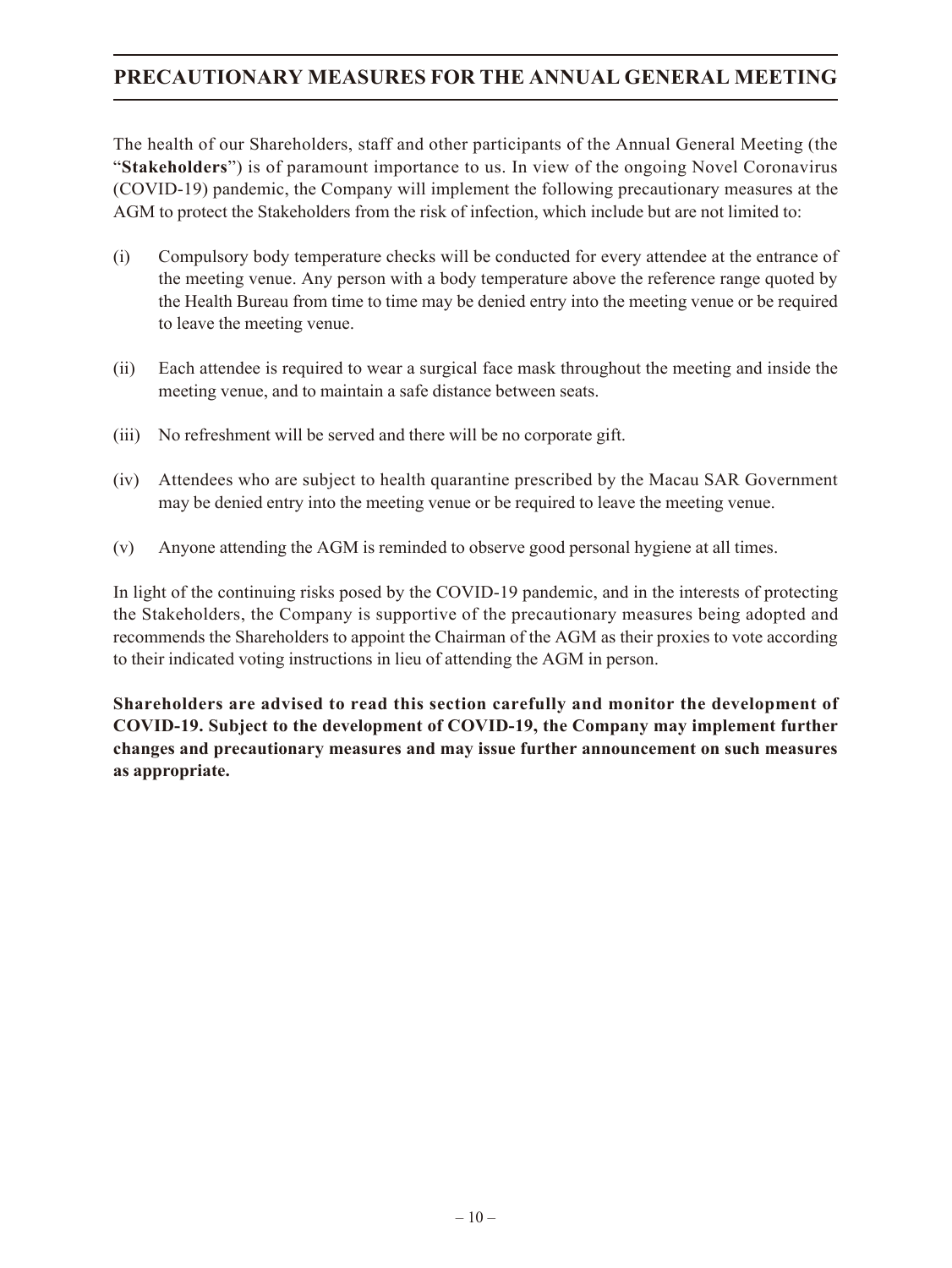The details of the Directors proposed to be re-elected at the AGM are set out below:

#### **(1) John M. McManus ("Mr. McManus")**

Mr. McManus, aged 55, is an executive Director and a member of the Nomination and Corporate Governance Committee of the Company. He also serves as the Executive Vice President, General Counsel and Secretary of MGM Resorts International since July 2010. Mr. McManus served as MGM Resorts International's Senior Vice President, Acting General Counsel and Secretary from December 2009 to July 2010, Senior Vice President, Deputy General Counsel and Assistant Secretary from September 2009 to December 2009 and Senior Vice President, Assistant General Counsel and Assistant Secretary from July 2008 to September 2009. Mr. McManus acted as counsel to various operating MGM subsidiaries from May 2001 to July 2008. Mr. McManus also serves as Director of MGM Growth Properties LLC. Mr. McManus holds a Bachelor of Arts degree from Vanderbilt University and a Juris Doctor degree from University of Miami.

Mr. McManus was appointed as a non-executive Director of the Company on March 6, 2019 and has been re-designated to an executive Director with effect from March 26, 2022. There is no service contract entered into between the Company and Mr. McManus. He is appointed for a term not exceeding three years commencing from March 6, 2019 and is not entitled to receive any remuneration or Director's fee. Mr. McManus will be subject to retirement by rotation and re-election at the AGM in accordance with the Articles of Association.

Mr. McManus does not have any relationship with any other Directors, senior management, substantial or controlling Shareholders (as defined in the Listing Rules) of the Company.

As at the Latest Practicable Date and within the meaning of Part XV of the SFO, Mr. McManus has personal interests of (i) 475 vested restricted stock units; (ii) 58,726 unvested restricted stock units; (iii) 94,410 unvested performance stock units; and (iv) 60,928 common stocks, all in relation to the common stock of MGM Resorts International. In addition, Mr. McManus also has personal interests of 27,582 common stocks in relation to the common stock of MGM Growth Properties.

Save as disclosed above, Mr. McManus does not have, and is not deemed to have any interests or short positions in any Shares or interests in debentures of the Company and its associated corporations within the meaning of Part XV of the SFO.

Save as disclosed above, Mr. McManus did not hold any directorship in any other listed public companies in Hong Kong or overseas in the last three years.

As far as the Directors are aware, there is no information relating to Mr. McManus that is required to be disclosed pursuant to Rule 13.51(2) of the Listing Rules and there is no other matter that needs to be brought to the attention of the Shareholders.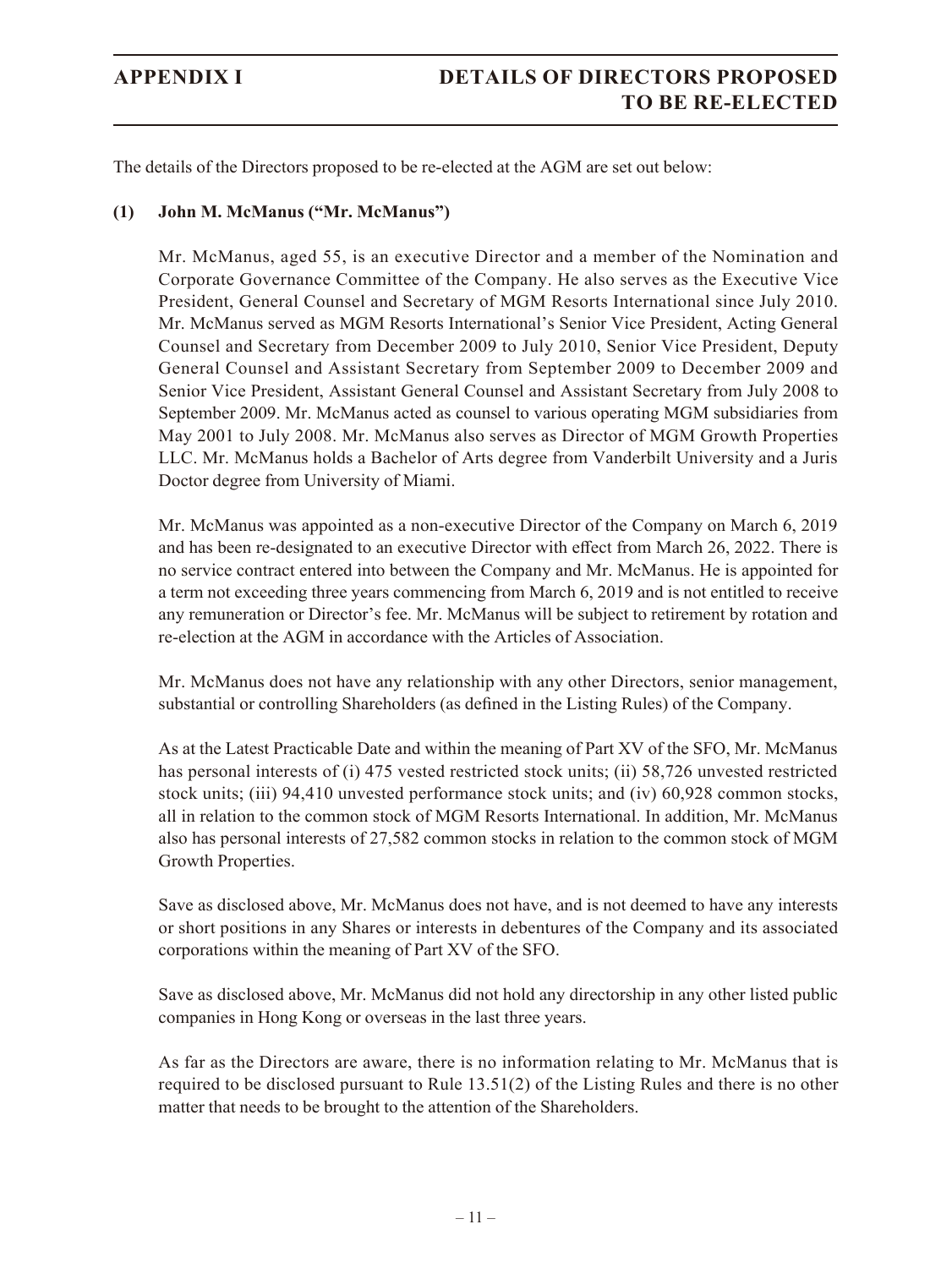## **APPENDIX I DETAILS OF DIRECTORS PROPOSED TO BE RE-ELECTED**

## **(2) Kenneth Xiaofeng Feng ("Mr. Feng")**

Mr. Feng, aged 51, is a non-executive Director since May 24, 2018 and serves as President, Strategic and Chief Financial Officer since June 22, 2020. He was a member of the Audit Committee from May 24, 2018 to November 1, 2019. Mr. Feng is the Executive Vice President of MGM Asia Pacific Limited and has been employed by MGM Resorts International since 2001 in a variety of finance, advisory, strategic and development positions. Mr. Feng was closely involved in the negotiations and developments for both MGM MACAU and for Diaoyutai MGM Hospitality, Ltd., the joint venture between MGM Resorts International and Diaoyutai State Guesthouse (the hospitality arm of the PRC government). Mr. Feng was appointed as Vice President – International Operations in 2007 and Senior Vice President of MGM Resorts International in 2009. He is active in strategic, development and operations roles both with MGM China Holdings Limited and with Diaoyutai MGM Hospitality, Ltd. Mr. Feng graduated from Nankai University in China with a degree in Bachelor of Science and also holds a Master of Science degree from Columbia University, USA.

Mr. Feng has been appointed as a non-executive Director of the Company since May 24, 2018. There is no service contract entered into between the Company and Mr. Feng. He is appointed for a term not exceeding three years from May 24, 2018 and is not entitled to receive any remuneration or Director's fee. He will be subject to retirement by rotation and re-election at the AGM in accordance with the Articles of Association.

Mr. Feng does not have any relationship with any other Directors, senior management, substantial shareholder or controlling Shareholders (as defined in the Listing Rules) of the Company.

As at the Latest Practicable Date and within the meaning of Part XV of the SFO, Mr. Feng was granted 3,042,000 share options under the Company's Share Option Schemes. In addition, Mr. Feng had personal interests (i) 32,392 vested stock appreciation rights; (ii) 1,703 unvested restricted stock units; and (iii) 16,790 common stocks, all in relation to the common stock of MGM Resorts International.

Save as disclosed above, Mr. Feng does not have and is not deemed to have any interests or short positions in any Shares or interests in debentures of the Company and its associated corporations within the meaning of Part XV of the SFO.

Mr. Feng did not hold any directorship in any other public companies in Hong Kong or overseas in the last three years.

As far as the Directors are aware, there is no information relating to Mr. Feng that is required to be disclosed pursuant to Rule 13.51(2) of the Listing Rules and there is no other matter that needs to be brought to the attention of the Shareholders.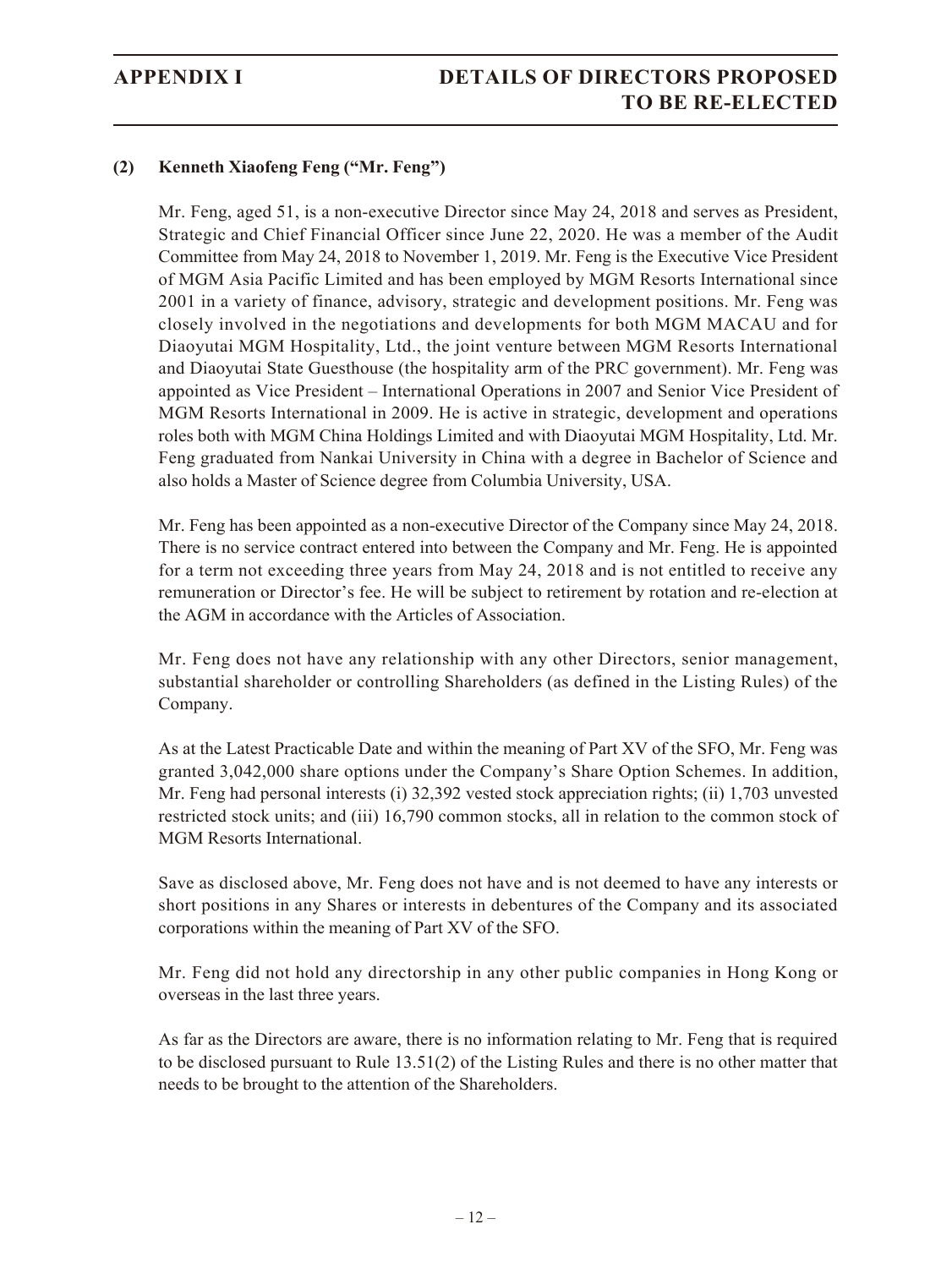## **(3) Jonathan S. Halkyard ("Mr. Halkyard")**

Mr. Halkyard, aged 57, is a non-executive Director of the Company and a member of the Audit Committee since June 29, 2021. He has been the Chief Financial Officer of MGM Resorts International since January 2021, overseeing all financial activities across MGM Resorts International's domestic and international portfolios, as well as investor relations, accounting, procurement, treasury and tax. Before joining MGM Resorts International, Mr. Halkyard served as the President and Chief Executive Officer of Extended Stay America, Inc., where he also held roles as Chief Financial Officer and Chief Operating Officer between September 2013 and December 2019. Before joining Extended Stay America, Inc., Mr. Halkyard was the Executive Vice President and Chief Financial Officer of NV Energy, Inc., Mr. Halkyard held numerous operations and corporate roles in Caesars Entertainment, Inc., including Vice President, Treasurer, Senior Vice President, Executive Vice President and Chief Financial Officer between July 2005 and May 2012. Mr. Halkyard was a Director of Dave & Buster's Entertainment, Inc., from October 2011 until June 2021 and has been a Director of Shift4 Payments, Inc. since June 2020. Mr. Halkyard holds his Master of Business Administration from Harvard University and his Bachelor of Arts in Economics from Colgate University. He is also a member of the Board of Directors of the International Center for Responsible Gaming.

Mr. Halkyard has been appointed as a non-executive Director of the Company since June 29, 2021. There is no service contract entered into between the Company and Mr. Halkyard. He is appointed for a term not exceeding three years commencing from June 29, 2021 and is not entitled to receive any remuneration or Director's fee. Mr. Halkyard, being a Director appointed by the Board pursuant to Article 102(1) on June 29, 2021, will be subject to reelection at the AGM in accordance with the Articles of Association.

Mr. Halkyard does not have any relationship with any other Directors, senior management, substantial or controlling Shareholders (as defined in the Listing Rules) of the Company.

As at the Latest Practicable Date and within the meaning of Part XV of the SFO, Mr. Halkyard had personal interests of (i) 11,635 vested restricted stock units; (ii) 23,068 unvested restricted stock units; (iii) 18,434 unvested performance stock units; and (iv) 5,733 common stocks, all in relation to the common stock of MGM Resorts International.

Save as disclosed above, Mr. Halkyard does not have, and is not deemed to have any interests or short positions in any Shares or interests in debentures of the Company and its associated corporations within the meaning of Part XV of the SFO.

Save as disclosed above, Mr. Halkyard did not hold any directorship in any other listed public companies in Hong Kong or overseas in the last three years.

As far as the Directors are aware, there is no other information relating to Mr. Halkyard that is required to be disclosed pursuant to Rule 13.51(2) of the Listing Rules and there is no other matter that needs to be brought to the attention of the Shareholders.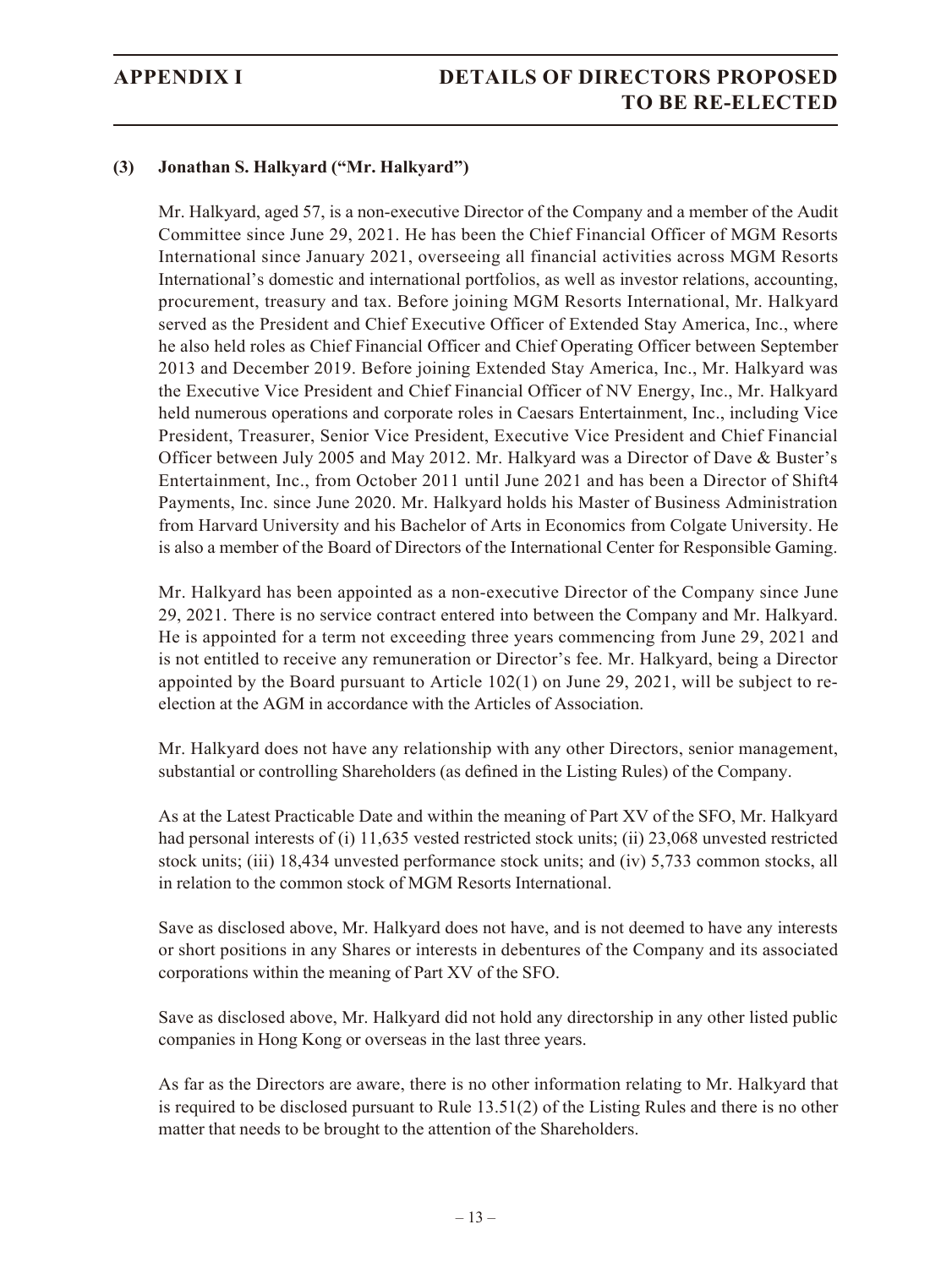## **APPENDIX I DETAILS OF DIRECTORS PROPOSED TO BE RE-ELECTED**

#### **(4) Russell Francis Banham ("Mr. Banham")**

Mr. Banham, aged 68, is an independent non-executive Director, the Chairperson of the Audit Committee, a member of the Nomination and Corporate Governance Committee and a member of the Remuneration Committee of the Company since November 2014. Mr. Banham is also a non-executive Director, Chairperson of the Audit Committee and a member of the Nomination and Remuneration Committee and the Environmental, Social and Corporate Governance Committee of Eureka Group Holdings Limited. He is a non-executive Director of National Atomic Company Kazatomprom, the Chairperson of its Audit Committee and a member of its Strategic Planning and Investments Committee and Health, Safety and Environment Committee. He is also a member of the Audit and Risk Management Committee of the Queensland Audit Office. Mr. Banham retired from Deloitte CIS, Moscow Office in 2014, where he had been a Partner since 2011. Before that, he worked from 2007 to 2011 at Deloitte CIS in Almaty, Kazakhstan, and from 2002 to 2007 he worked for Ernst and Young in Brisbane, Australia. Mr. Banham started his professional career as an auditor in 1974 working for Andersen and stayed at the Sydney Office, Australia, until 1984, from 1984 to 1985 he worked at the Andersen Los Angeles office, United States of America, and from 1985 to 2002 he worked at the Andersen Brisbane office, Australia. In his professional career in Australia, he was the lead audit partner for several clients in the gaming and hospitality industries and acquired relevant experience in these sectors. In 2016, Mr. Banham completed the Company Directors' course at the Australian Institute of Company Directors and is a Graduate of the Australian Institute of Company Directors. He has a Bachelor of Commerce in Accounting degree from the University of New South Wales, Sydney, Australia and is a Fellow of the Institute of Chartered Accountants in Australia.

Mr. Banham has been appointed as an independent non-executive Director of the Company since November 20, 2014. Mr. Banham has entered into a letter of re-appointment with the Company on November 20, 2020 for a term of three years with effect from November 20, 2020 and will be subject to retirement by rotation and re-election at the AGM of the Company in accordance with the Articles of Association.

Under the terms of the letter of re-appointment and the resolution passed by the Board on March 6, 2019, he is entitled to receive a Director's fee of USD150,000 (approximately HKD1,168,064) per annum which is determined by the Board with reference to his responsibilities and duties, the Company's remuneration policy as well as the prevailing market conditions.

Mr. Banham does not have any relationship with any Directors, senior management, substantial or controlling Shareholders (as defined in the Listing Rules) of the Company.

As at the Latest Practicable Date, Mr. Banham does not have and is not deemed to have any interests or short positions in any Shares, underlying Shares or interests in debentures of the Company and its associated corporations within the meaning of Part XV of the SFO.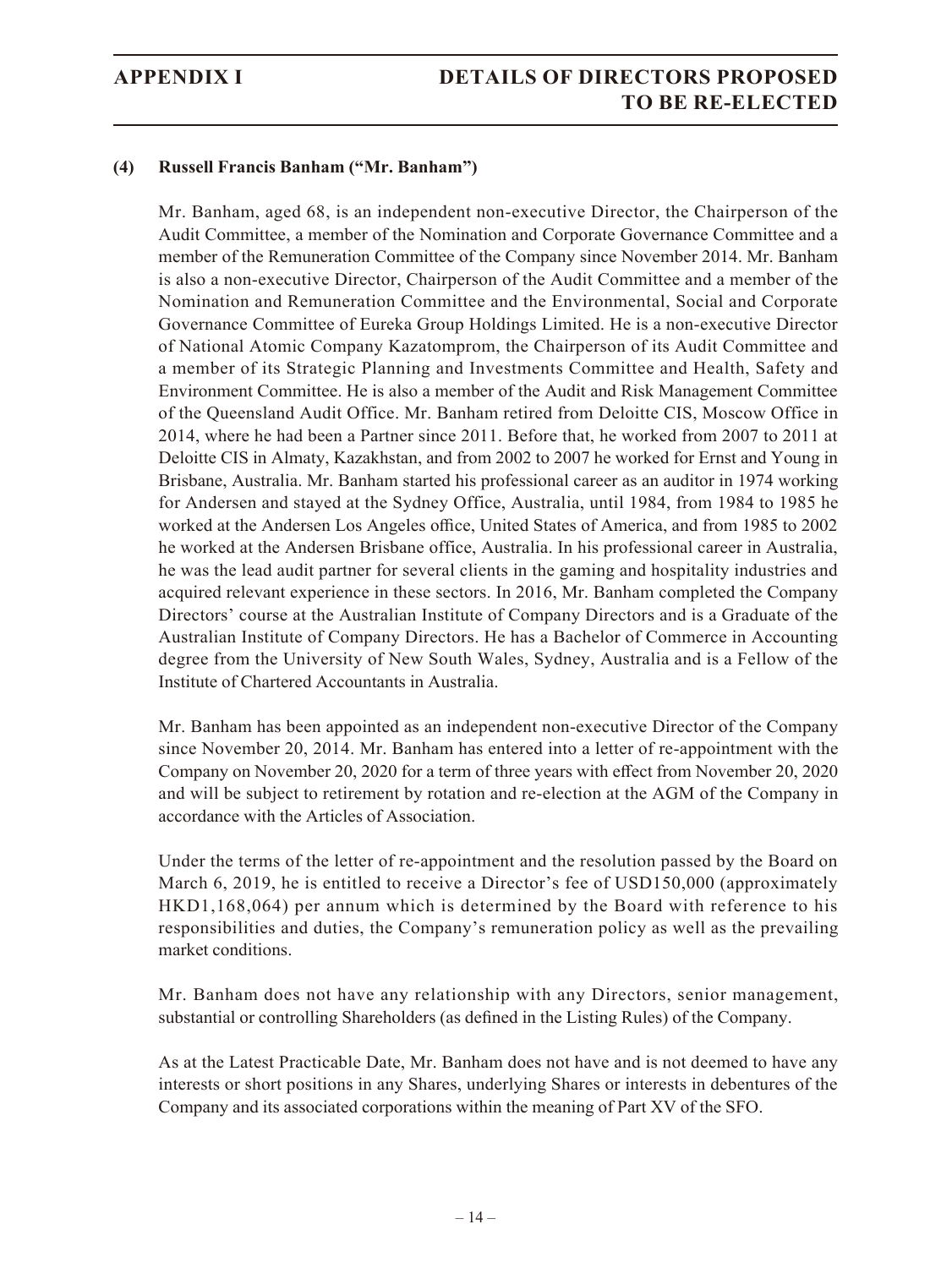Based on the confirmations of independence received from Mr. Banham in respect of his independence in accordance with the independence guidelines set out in Rule 3.13 of the Listing Rules, the Board considers that Mr. Banham is independent and recommends him to be re-elected as an independent non-executive Director at the AGM.

Save as disclosed above, Mr. Banham did not hold any directorship in any other listed public companies in Hong Kong or overseas in the last three years.

As far as the Directors are aware, there is no information relating to Mr. Banham that is required to be disclosed pursuant to Rule 13.51(2) of the Listing Rules and there is no other matter that needs to be brought to the attention of the Shareholders.

## **(5) Simon Meng ("Mr. Meng")**

Mr. Meng, aged 64, is an independent non-executive Director, a member of the Audit Committee, of the Nomination and Corporate Governance Committee and of the Remuneration Committee of the Company since December 9, 2019. Mr. Meng was appointed as the Chairperson of the Nomination and Corporate Governance Committee on May 27, 2021. Mr. Meng is a member of the International Advisory Board of the Shanghai Symphony Orchestra. He is an international partner in Shanghai of King & Wood Mallesons since April 1, 2021 and is registered as "foreign lawyer" in Hong Kong. Mr. Meng was a corporate M&A partner at Linklaters in Shanghai since May 1, 2017 to June 30, 2020, specializing in cross-border M&A, direct investments and joint ventures in China. He has significant experience in project development relating to energy, real estate and urban transportation sectors in China and has advised numerous Chinese and multinational corporations. Mr. Meng is admitted to practice law in the State of New York and in France. He practiced in Paris, New York and Hong Kong with Cleary Gottlieb Steen & Hamilton between 1990 and 1996 before joining Freshfields in Hong Kong in August 1996. Prior to joining Linklaters, Mr. Meng was a partner of King & Wood Mallesons from October 2012 until April 2017, Herbert Smith from April 2000 to September 2012, and Sidley Austin from October 1998. Mr. Meng holds a CERT certificate in Cybersecurity Oversight by Carnegie Mellon University and National Association of Corporation Directors. Mr. Meng obtained a Bachelor of Laws from Beijing University, a Master of Public Law, a Master of Business Law and a Doctor of Law from Bordeaux University, and a Master of Comparative Jurisprudence from the New York University.

Mr. Meng has been appointed as an independent non-executive Director of the Company since December 9, 2019. Mr. Meng has entered into a letter of appointment with the Company on December 9, 2019 for a term of three years with effect from December 9, 2019 and will be subject to retirement by rotation and re-election at the AGM of the Company in accordance with the Articles of Association.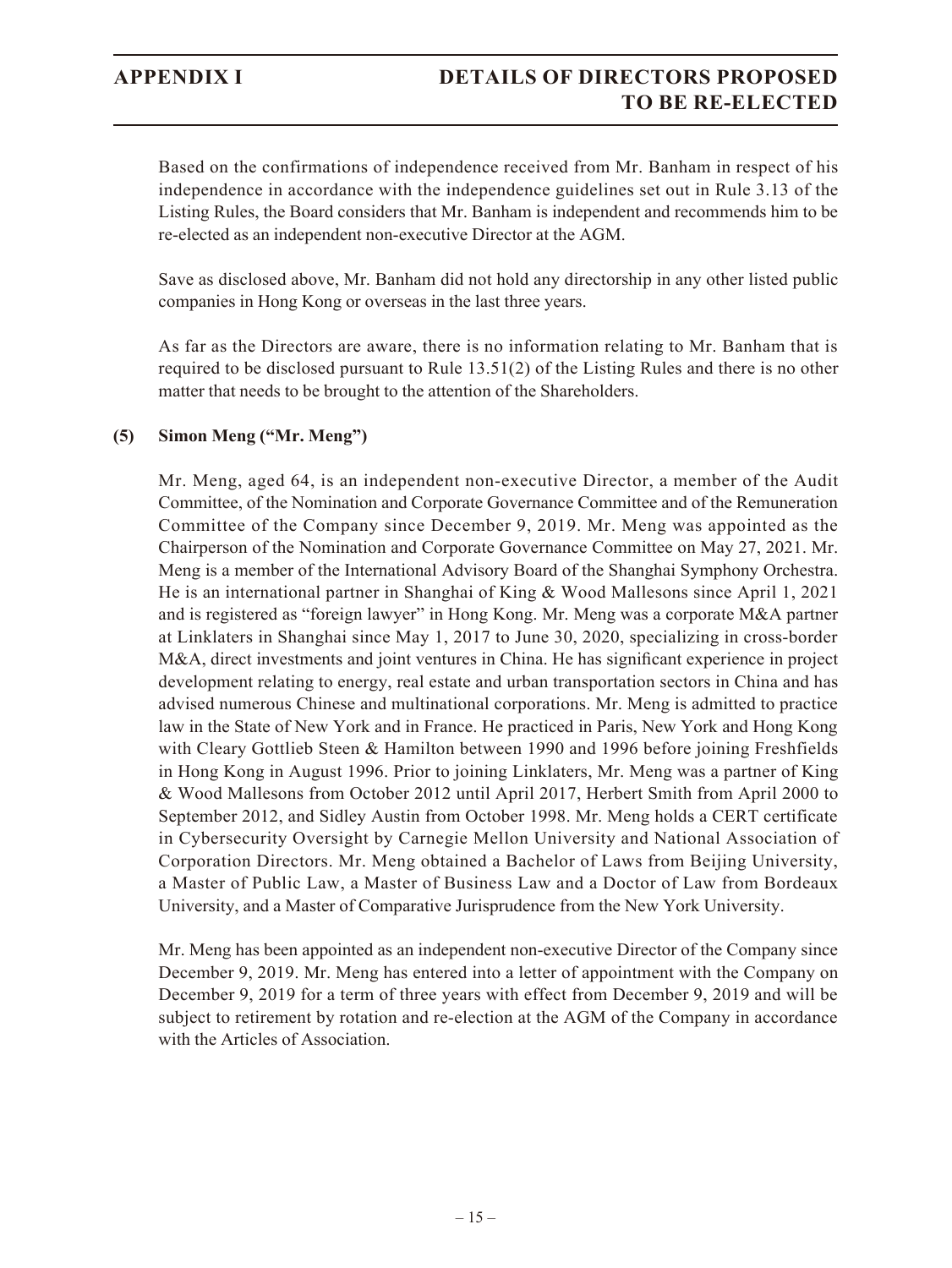## **APPENDIX I DETAILS OF DIRECTORS PROPOSED TO BE RE-ELECTED**

Under the terms of the letter of appointment and the appointment of Mr. Meng as Chairperson of the Nomination and Corporate Governance Committee with effect from May 27, 2021, he is entitled to receive a Director's fee of USD110,000 (approximately HKD856,580) per annum which is determined by the Board with reference to his responsibilities and duties, the Company's remuneration policy as well as the prevailing market conditions.

Mr. Meng does not have any relationship with any Directors, senior management, substantial or controlling Shareholders (as defined in the Listing Rules) of the Company.

As at the Latest Practicable Date, Mr. Meng does not have and is not deemed to have any interests or short positions in any Shares, underlying Shares or interests in debentures of the Company and its associated corporations within the meaning of Part XV of the SFO.

Based on the confirmations of independence received from Mr. Meng in respect of his independence in accordance with the independence guidelines set out in Rule 3.13 of the Listing Rules, the Board considers that Mr. Meng is independent and recommends him to be re-elected as an independent non-executive Director at the AGM.

Mr. Meng did not hold any directorship in any other listed public companies in Hong Kong or overseas in the last three years.

As far as the Directors are aware, there is no information relating to Mr. Meng that is required to be disclosed pursuant to Rule 13.51(2) of the Listing Rules and there is no other matter that needs to be brought to the attention of the Shareholders.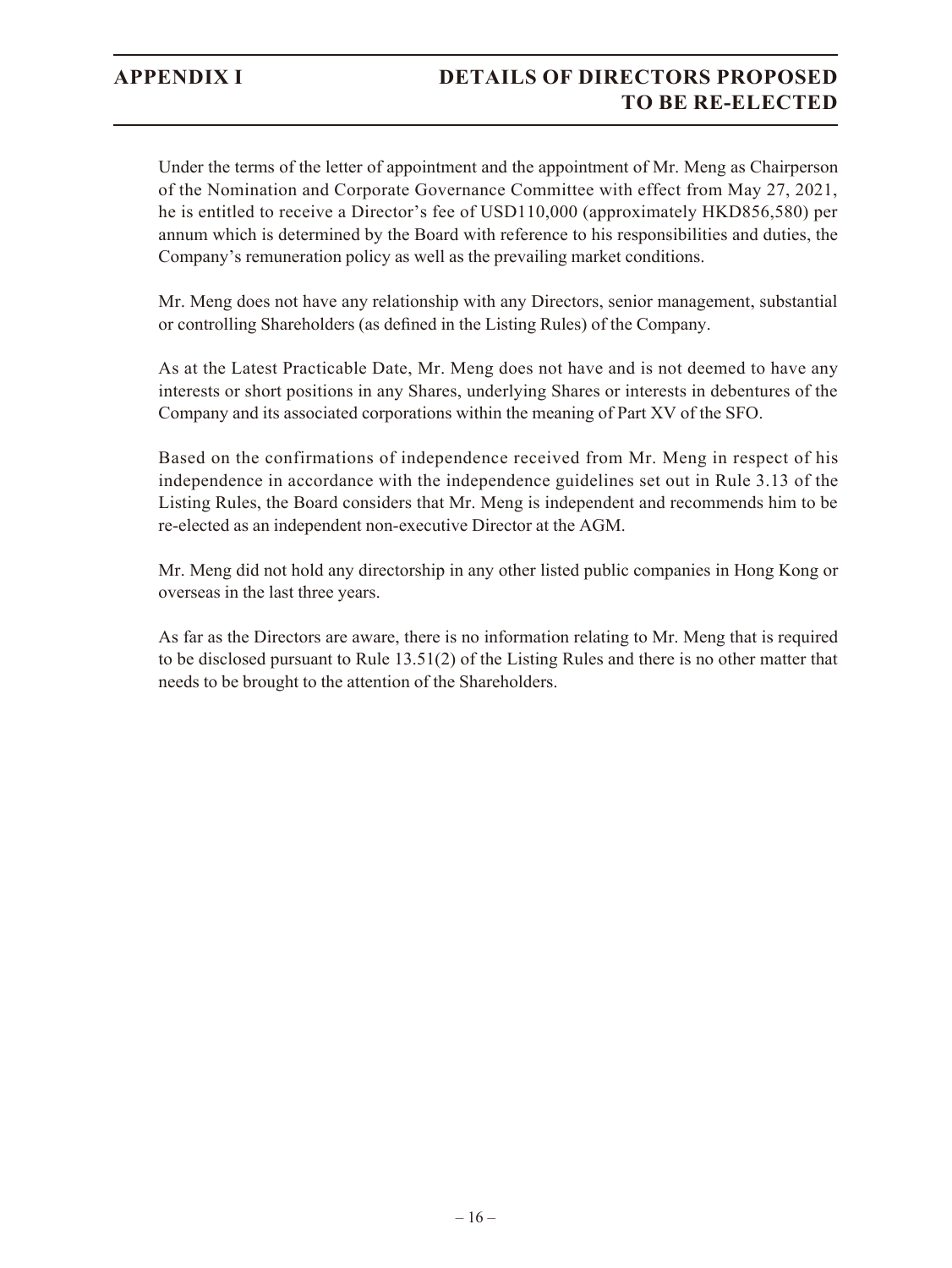The following is the explanatory statement required to be sent to the Shareholders under the Listing Rules in connection with the Share Buy-back Mandate.

### **SHARE CAPITAL**

At the Latest Practicable Date, the number of Shares in issue is 3,800,000,001 Shares. As at the Latest Practicable Date, there were outstanding share options granted under the 2011 Share Option Scheme and the Renewed Share Option Scheme entitling the holders to subscribe for an aggregate of 96,661,288 Shares, among which 63,414,688 outstanding share options are exercisable before the AGM to subscribe for an aggregate of 63,414,688 Shares.

Subject to the passing of the ordinary resolution granting the Directors the Share Buy-back Mandate and on the basis that none of the outstanding share options is exercised and that no further Share is allotted, issued or repurchased by the Company prior to the AGM, the Directors would be authorized under the Share Buy-back Mandate to repurchase, during the period in which the Share Buy-back Mandate remains in force, up to a maximum of 380,000,000 Shares representing not more than 10% of the total number of issued Shares of the Company as at the date of passing the ordinary resolution to approve the Share Buy-back Mandate.

### **REASONS FOR REPURCHASE**

The Directors believe that the Share Buy-back Mandate is in the best interests of the Company and its Shareholders as a whole. Such repurchases may, depending on market conditions and funding arrangements at the time, lead to an enhancement of the net value of the Company and its assets and/ or earnings per Share. The Directors are seeking the granting of a general mandate to repurchase the Shares in order to give the Company the flexibility to do so, if and when appropriate. The number of Shares to be repurchased on any occasion and the price and other terms upon which the same are repurchased will be decided by the Directors at the relevant time having regard to the circumstances then pertaining. Repurchases will only be made when the Directors believe that such repurchases will benefit the Company and its Shareholders as a whole.

Since year 2012, the Board has resolved to exercise the power of the Share Buy-back Mandate granted at the annual general meetings of the Company to repurchase an aggregate number of Shares equivalent to the aggregate number of new Shares issued upon the exercises of vested share options granted under the Company's share option scheme as and when appropriate. The Board will continue to do so should the proposed ordinary resolution to approve the Share Buy-back Mandate be passed at the AGM.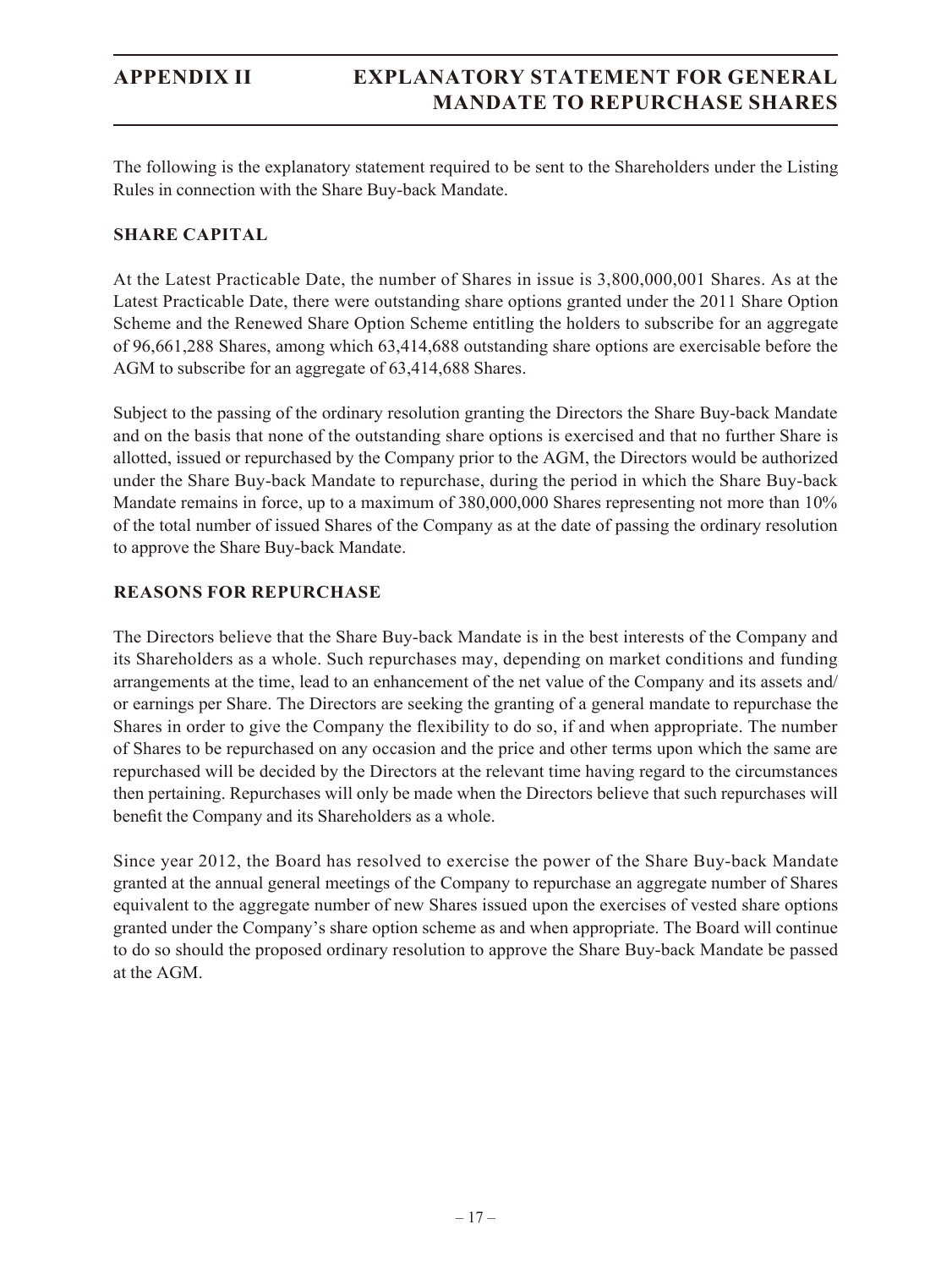#### **FUNDING OF REPURCHASE**

In repurchasing Shares, the Company may only apply funds legally available for such propose in accordance with its Articles of Association, the Listing Rules and the applicable laws of the Cayman Islands. Repurchases pursuant to the Share Buy-back Mandate would be financed entirely by the Company's available cash flow or working capital facilities.

The Company may not repurchase its own securities on the Hong Kong Stock Exchange for a consideration other than cash or for settlement otherwise than in accordance with the trading rules of the Hong Kong Stock Exchange. Subject to the foregoing, any repurchase of the Company may be made out of the Company's funds which would otherwise be available for dividend or distribution or out of proceeds of a new issue of Shares made for the purpose of the repurchase. Any amount of premium payable on the purchase over the par value of the Shares must be out of the funds which would otherwise be available for dividend or distribution or from sums standing to the credit of the Company's share premium account.

## **IMPACT OF REPURCHASE**

There might be a material adverse impact on the working capital or gearing position of the Company, as compared with the position disclosed in the audited financial statements for the year ended December 31, 2021, in the event that the Share Buy-back Mandate is exercised in full. However, the Directors do not propose to exercise the Share Buy-back Mandate to such extent that would, in the circumstances, have a material adverse effect on the working capital requirements or gearing position of the Company.

## **DIRECTORS' UNDERTAKING**

The Directors have undertaken to the Hong Kong Stock Exchange that, so far as the same may be applicable, they will exercise the Share Buy-back Mandate only in accordance with the Listing Rules, the Articles of Association and the applicable laws of the Cayman Islands.

## **TAKEOVERS CODE**

If a Shareholder's proportionate interest in the voting rights of the Company increases as a result of the Directors exercising the powers to repurchase Shares, such increase will be treated as an acquisition of voting rights for the purposes of Rule 32 of the Takeovers Code. Accordingly, a Shareholder or a group of Shareholders acting in concert could obtain or consolidate control of the Company and become obliged to make a mandatory offer in accordance with Rule 26 of the Takeovers Code for all Shares not already owned by such Shareholder or group of Shareholders.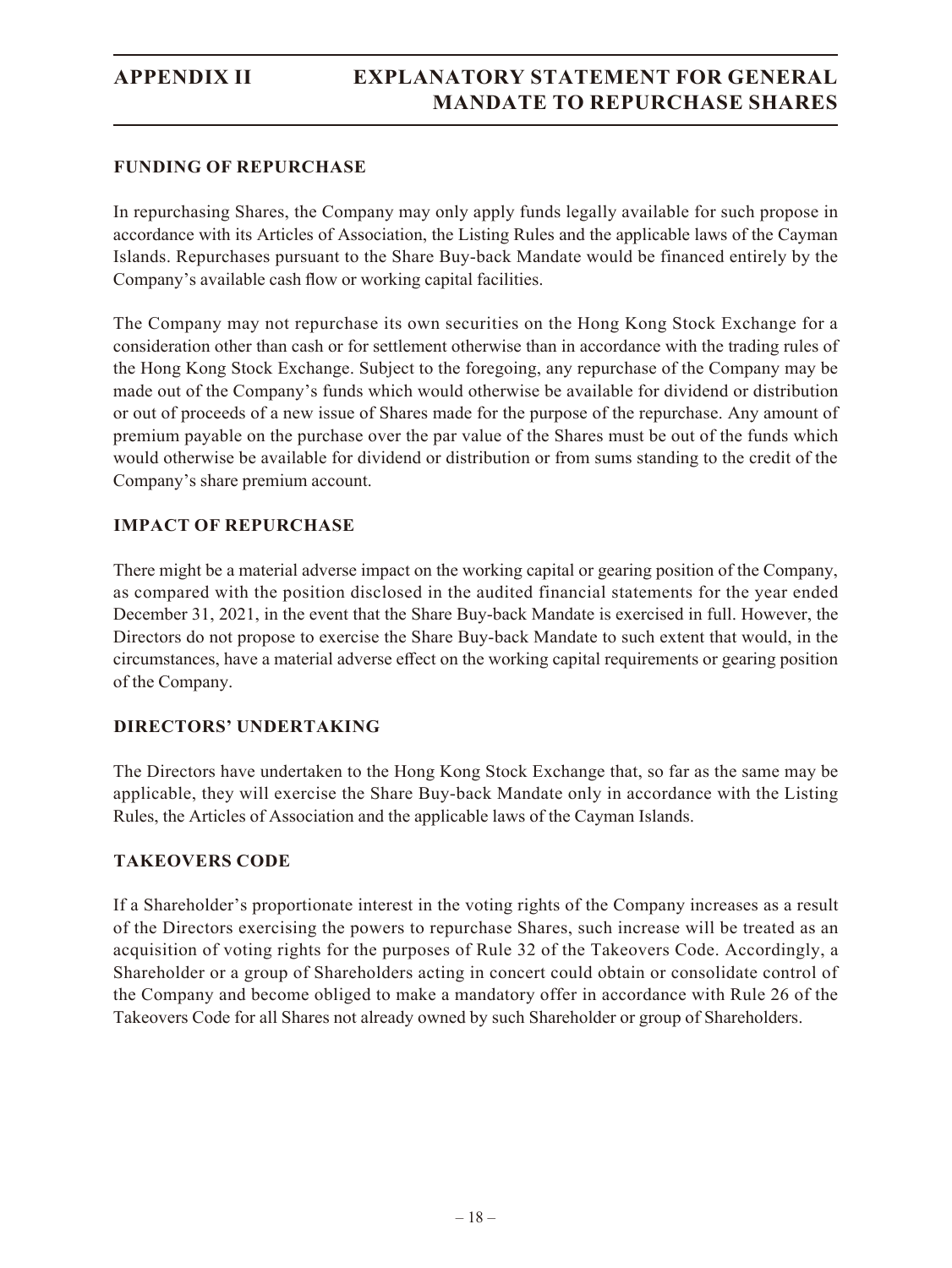## **APPENDIX II EXPLANATORY STATEMENT FOR GENERAL MANDATE TO REPURCHASE SHARES**

At the Latest Practicable Date, according to the register maintained by the Company under Section 336 of the SFO, MGM Resorts International and Ms. Pansy Ho together with their associates and the parties acting in concert with them were interested in Shares representing approximately 78.40% of the issued share capital of the Company. Assuming the shareholdings of MGM Resorts International and Ms. Pansy Ho together with their associates and the parties acting in concert with them remain unchanged, full exercise by the Company of the Share Buy-back Mandate will result in an increase in their aggregate interests to approximately 87.15% of the reduced issued share capital of the Company immediately after the exercise in full of the Share Buy-back Mandate.

Although exercise in full of the Share Buy-back Mandate will not result in MGM Resorts International or Ms. Pansy Ho becoming obliged to make a mandatory offer under Rule 26 of the Takeovers Code, the Company will not repurchase Shares which would result in the amount of Shares held by the public being reduced to less than 21.6%, being the prescribed public float under the waiver granted by the Hong Kong Stock Exchange to the Company upon the Listing. In exercising the Repurchase Mandate (whether in full or otherwise), the Directors will ensure that the Company shall comply with the requirements of the Listing Rules and the exemption granted by the Hong Kong Stock Exchange upon the Listing.

Save as aforesaid, the Directors are not aware of any consequences which may arise under the Takeovers Code as a result of an exercise of the Repurchase Mandate.

## **DISCLOSURE OF INTERESTS**

None of the Directors nor, to the best of their knowledge having made all reasonable enquiries, any of their close associates have any present intention to sell any Shares to the Company or its subsidiaries in the event that the Share Buy-back Mandate is approved by the Shareholders.

No core connected persons (as defined in the Listing Rules) of the Company have notified the Company that they have a present intention to sell Shares to the Company, or have undertaken not to do so, in the event that the Share Buy-back Mandate is approved by the Shareholders.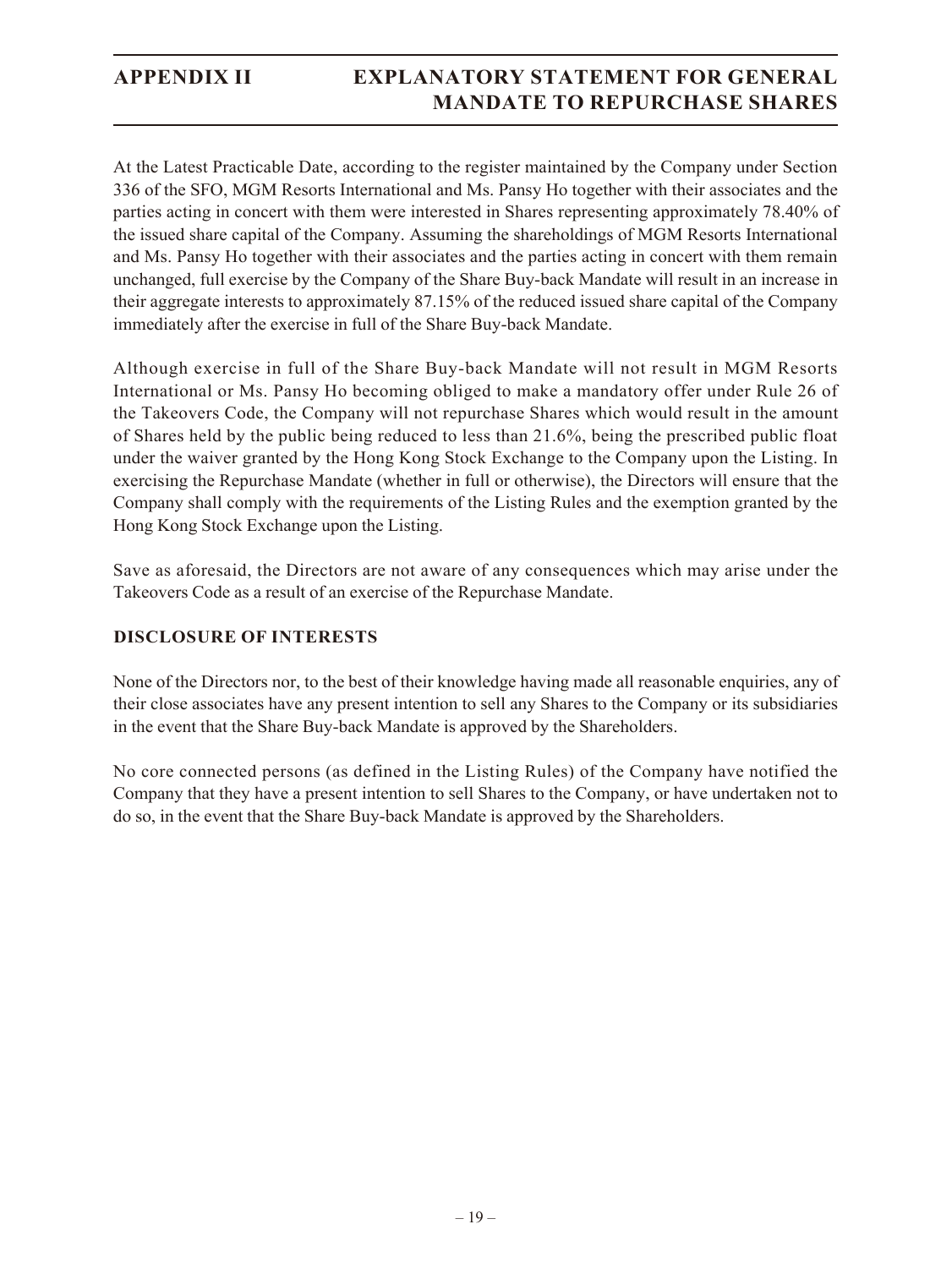#### **SHARE REPURCHASE MADE BY THE COMPANY**

No purchase has been made by the Company of its Shares (whether on the Hong Kong Stock Exchange or otherwise) during the six months preceding the Latest Practicable Date.

### **SHARE PRICES**

The highest and lowest prices at which the Shares were traded on the Hong Kong Stock Exchange in each of the previous twelve months preceding the Latest Practicable Date are as follows:

|                                                         | <b>Share Prices</b> |        |  |
|---------------------------------------------------------|---------------------|--------|--|
| <b>Month</b>                                            | <b>Highest</b>      | Lowest |  |
|                                                         | HK\$                | HK\$   |  |
| 2021                                                    |                     |        |  |
| April                                                   | 14.06               | 12.10  |  |
| May                                                     | 12.88               | 10.90  |  |
| June                                                    | 13.06               | 11.64  |  |
| July                                                    | 11.76               | 8.86   |  |
| August                                                  | 9.50                | 7.30   |  |
| September                                               | 8.51                | 4.81   |  |
| October                                                 | 5.90                | 4.84   |  |
| November                                                | 6.42                | 4.97   |  |
| December                                                | 5.25                | 4.11   |  |
| 2022                                                    |                     |        |  |
| January                                                 | 5.64                | 4.40   |  |
| February                                                | 5.98                | 4.90   |  |
| March                                                   | 5.16                | 3.57   |  |
| April (up to and including the Latest Practicable Date) | 5.02                | 4.18   |  |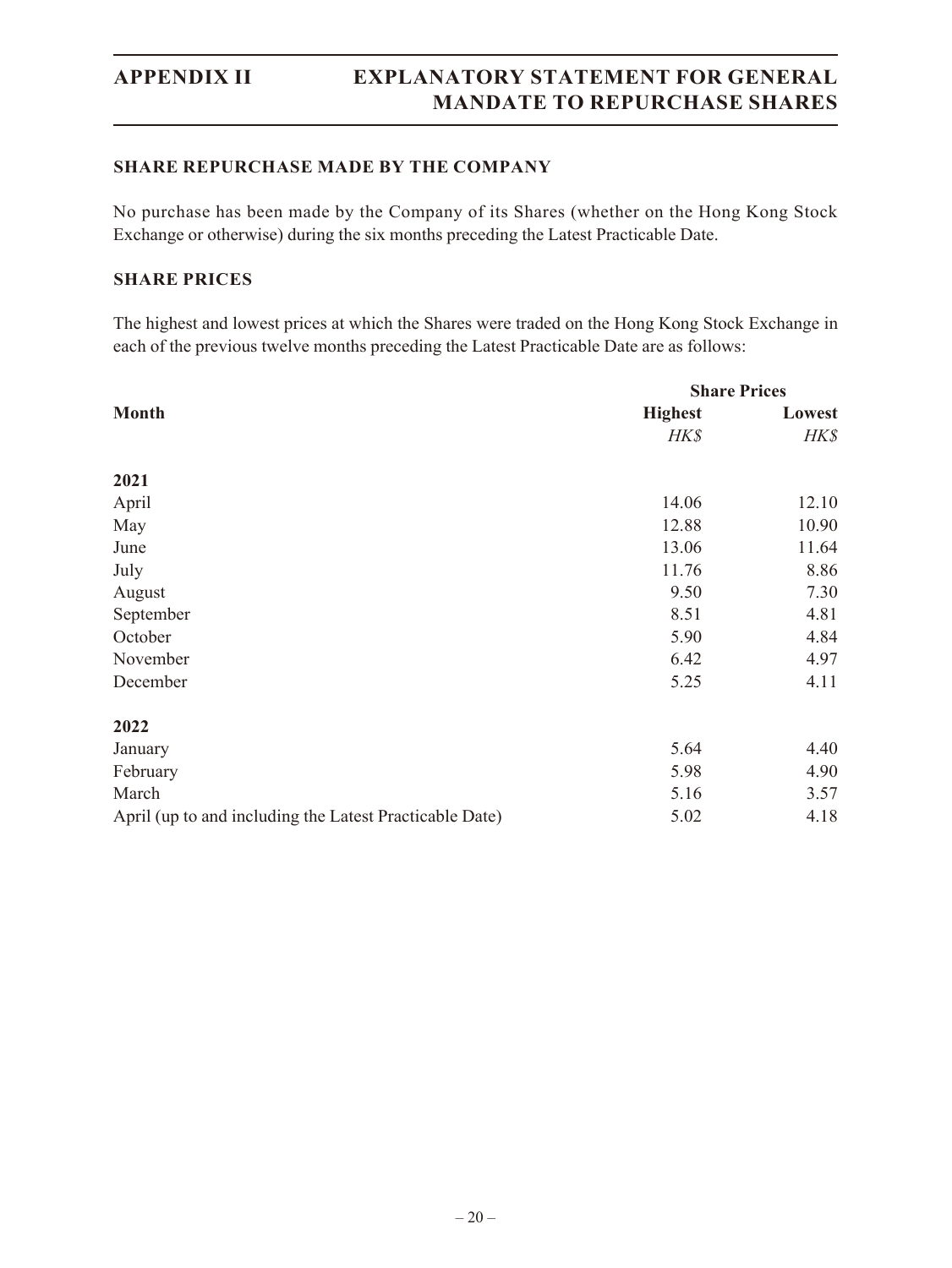## **NOTICE OF ANNUAL GENERAL MEETING**



## **MGM CHINA HOLDINGS LIMITED 美高梅中國控股有限公司**

*(incorporated in the Cayman Islands with limited liability)* (Stock Code: 2282 and Debt Stock Codes: 6026, 6028, 40258, 40634)

**NOTICE IS HEREBY GIVEN** that the annual general meeting (the "AGM") of MGM China Holdings Limited (the "Company") will be held at Salon I, MGM MACAU, Avenida Dr. Sun Yat Sen, NAPE, Macau on June 9, 2022 (Thursday) at 11:30 a.m. for the following purposes:—

## **ORDINARY RESOLUTIONS**

To consider and, if thought fit, passing (with or without modifications) the following resolutions as Ordinary Resolutions:

- 1. To receive and consider the audited financial statements and the reports of the directors of the Company (the "Directors") and Independent Auditor for the year ended December 31, 2021.
- 2. (A) To re-elect each of the following Directors by separate resolutions:
	- (i) Mr. John M. McManus as an executive Director;
	- (ii) Mr. Kenneth Xiaofeng Feng as a non-executive Director;
	- (iii) Mr. Jonathan S. Halkyard as a non-executive Director;
	- (iv) Mr. Russell Francis Banham as an independent non-executive Director; and
	- (v) Mr. Simon Meng as an independent non-executive Director.
	- (B) To authorize the board of Directors (the "Board") to fix the remuneration of the Directors.
- 3. To re-appoint Messrs. Deloitte Touche Tohmatsu as the Independent Auditor of the Company and to authorize the Board to fix their remuneration.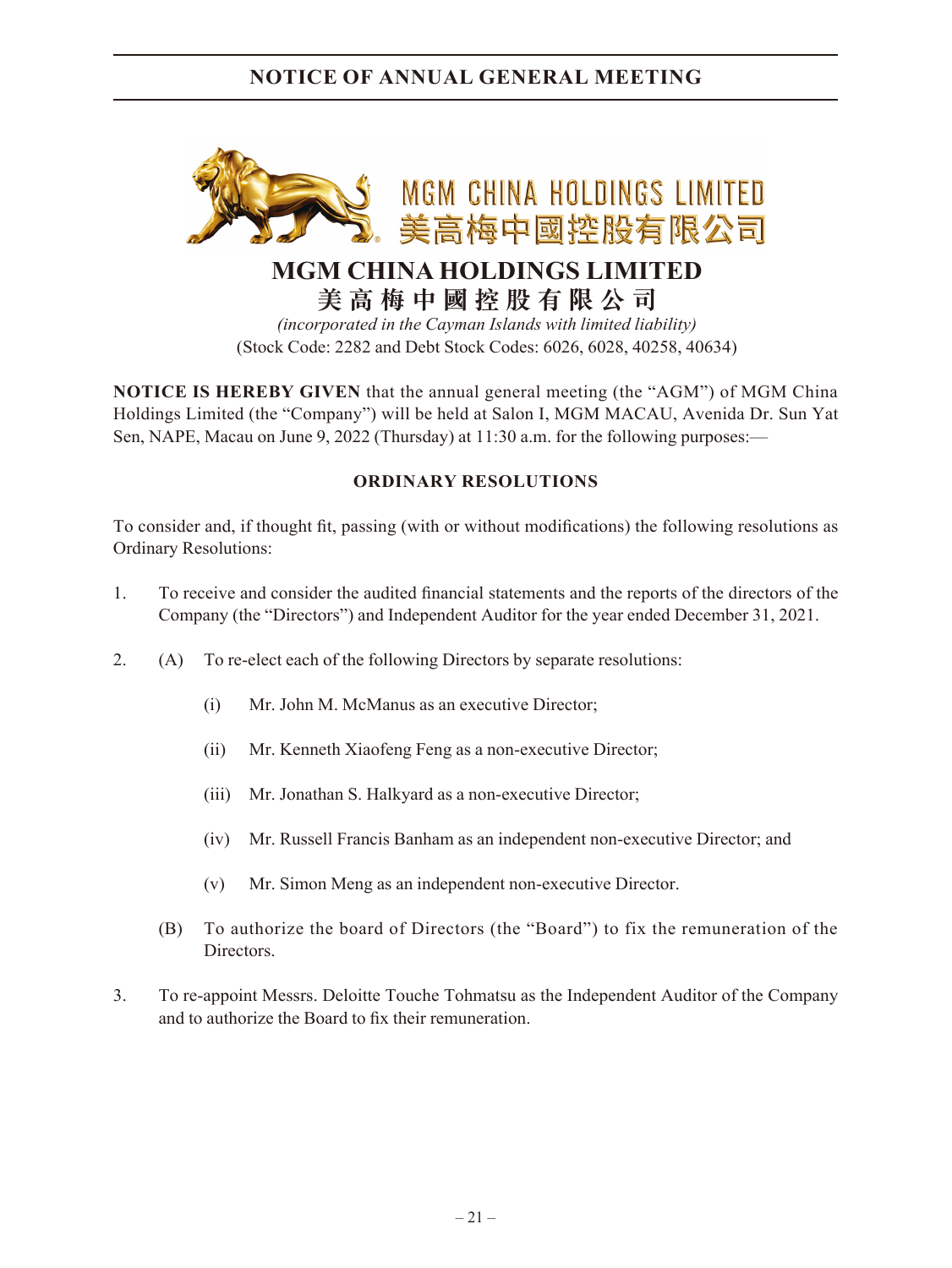## 4. "**THAT**:

- (a) subject to paragraph (b) below, a general mandate be and is hereby unconditionally granted to the directors of the Company (the "Directors") to exercise during the Relevant Period (as hereinafter defined) all the powers of the Company to allot, issue and deal with additional shares in the capital of the Company and to make or grant offers, agreements or options which will or may require the exercise of such powers either during or after the Relevant Period;
- (b) the total number of shares allotted or agreed conditionally or unconditionally to be allotted and issued by the Directors pursuant to this resolution, otherwise than pursuant to (i) a rights issue; (ii) any option scheme or similar arrangement for the time being adopted for the grant or issue to the employees of the Company and/or any of its subsidiaries of shares or rights to acquire shares of the Company; or (iii) any scrip dividend scheme pursuant to the articles of association of the Company from time to time, shall not exceed 20% of the total number of issued shares of the Company at the date of passing of this resolution, and the said approval shall be limited accordingly; and
- (c) for the purpose of this resolution:

"Relevant Period" means the period from the passing of this resolution until whichever is the earliest of:

- (i) the conclusion of the next annual general meeting of the Company;
- (ii) the expiration of the period within which the next annual general meeting of the Company is required by the articles of association of the Company or any applicable laws to be held; or
- (iii) the date on which the mandate given under this resolution is revoked or varied by ordinary resolution of the shareholders at a general meeting of the Company."

## 5. "**THAT**:

(a) subject to paragraph (b) below, a general mandate be and is hereby unconditionally granted to the directors of the Company (the "Directors") to exercise during the Relevant Period (as hereinafter defined) all the powers of the Company to repurchase the ordinary shares of the Company (the "Shares") on The Stock Exchange of Hong Kong Limited (the "Stock Exchange") subject to and in accordance with all applicable laws and the requirements of the Rules Governing the Listing of Securities on the Stock Exchange (the "Listing Rules") as amended from time to time;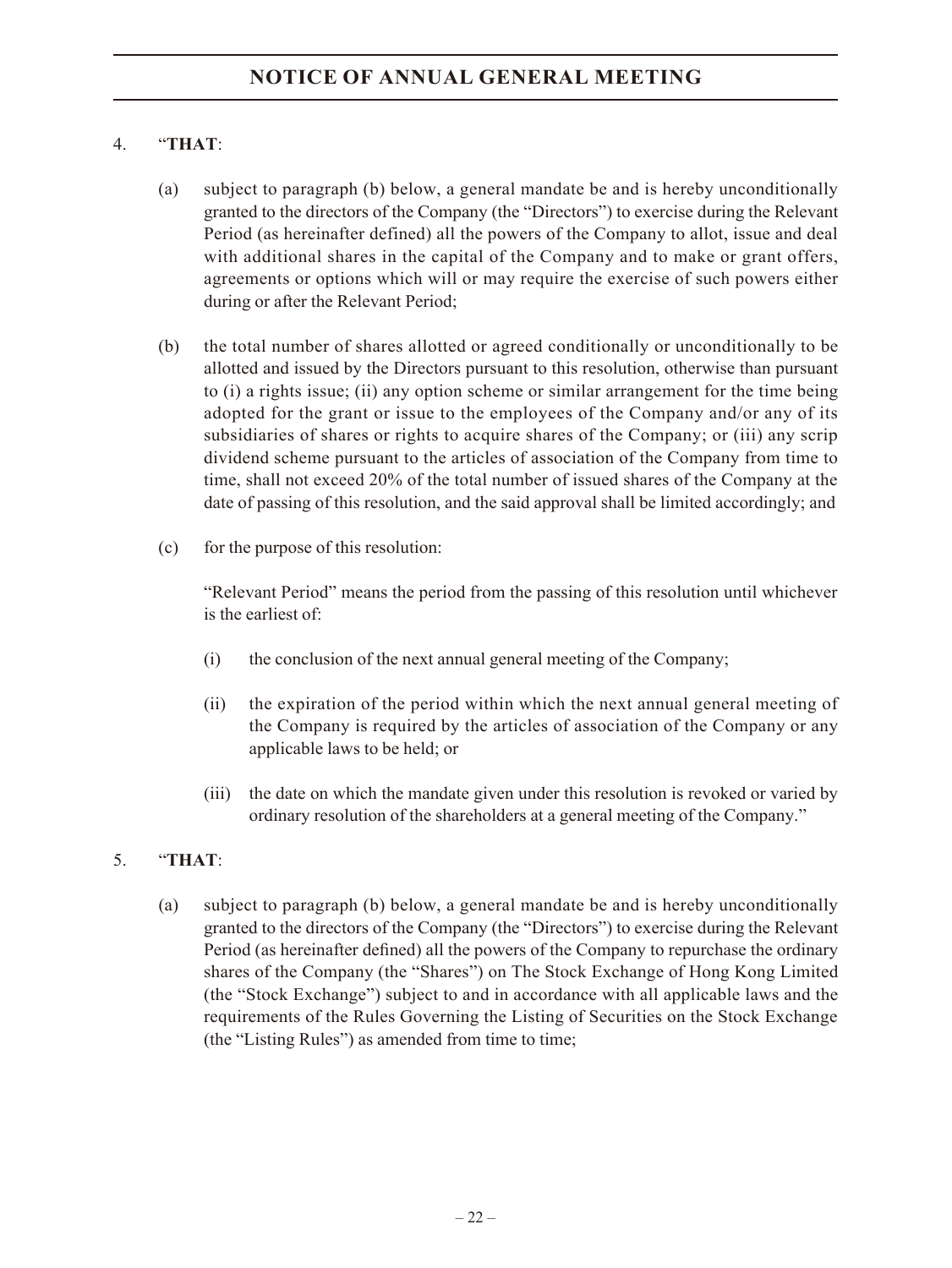## **NOTICE OF ANNUAL GENERAL MEETING**

- (b) the total number of Shares which may be repurchased pursuant to the approval in paragraph (a) above shall not exceed 10% of the total number of issued Shares at the date of passing this resolution and the said approval shall be limited; accordingly; and
- (c) for the purpose of this resolution:

"Relevant Period" means the period from the passing of this resolution until whichever is the earliest of:

- (i) the conclusion of the next annual general meeting of the Company;
- (ii) the expiration of the period within which the next annual general meeting of the Company is required by the articles of association of the Company or any applicable laws to be held; or
- (iii) the date on which the mandate given under this resolution is revoked or varied by ordinary resolution of the shareholders at a general meeting of the Company."

### 6. "**THAT**:

conditional upon the passing of Resolutions (4) and (5) set out in the notice convening this meeting, the total number of shares of the Company which are repurchased by the Company pursuant to Resolution (5) shall be added to the total number of shares which may be issued pursuant to Resolution (4)."

> By Order of the Board **MGM China Holdings Limited Antonio MENANO**  *Company Secretary*

Hong Kong, May 6, 2022